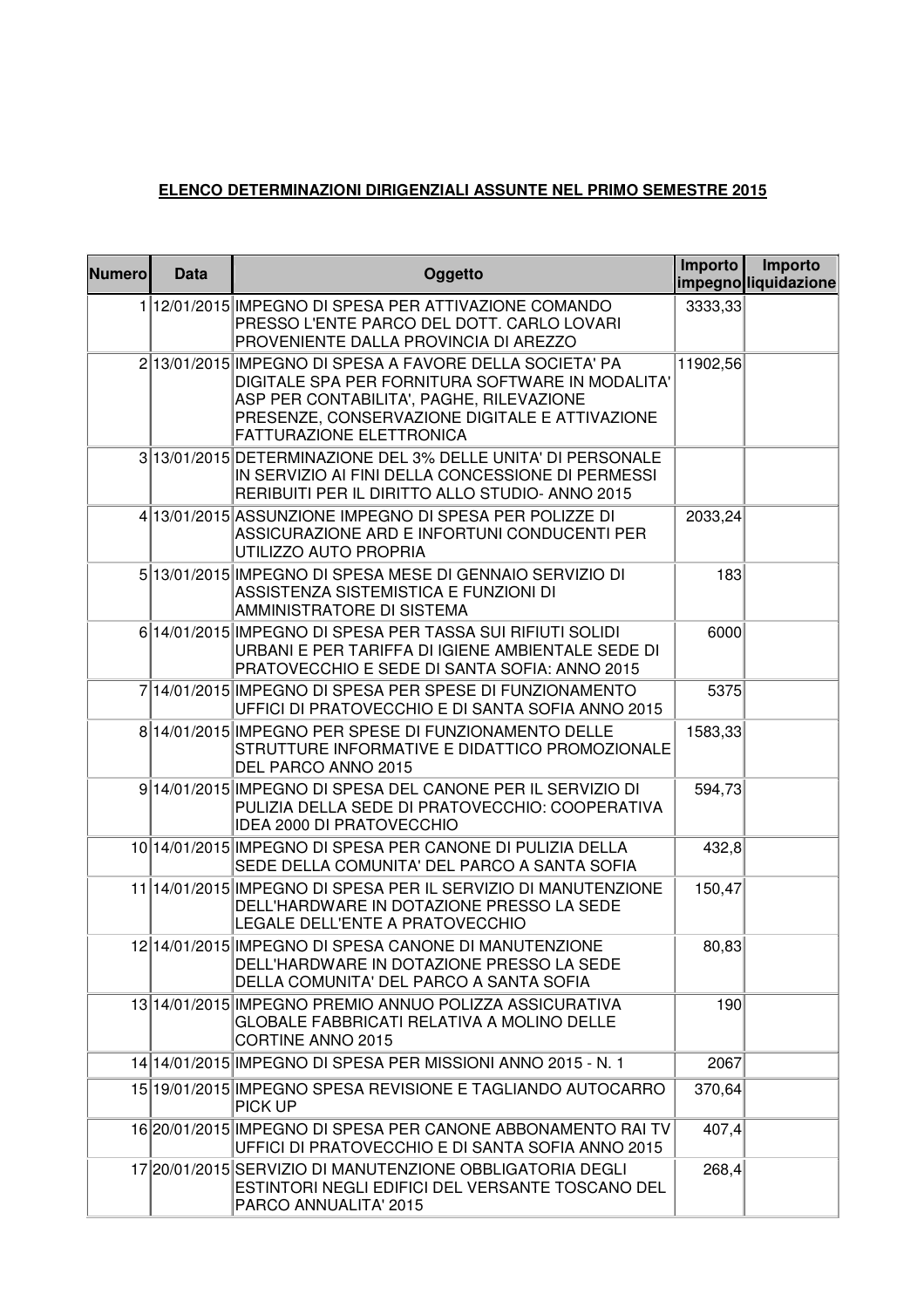| <b>Numero</b> | <b>Data</b> | Oggetto                                                                                                                                                                                                    | Importo | Importo<br>impegnoliguidazione |
|---------------|-------------|------------------------------------------------------------------------------------------------------------------------------------------------------------------------------------------------------------|---------|--------------------------------|
|               |             | 18 20/01/2015 MANUTENZIONE OBBLIGATORIA ANNUALE ASCENSORE<br>NEFETTI, ANNUALITA' 2015                                                                                                                      | 793     |                                |
|               |             | 19 20/01/2015 IMPEGNO SPESA PER LA MANUTENZIONE OBBLIGATORIA<br>DEGLI ESTINTORI NEGLI EDIFICI DEL VERSANTE<br>ROMAGNOLO DEL PARCO ANNUALITA'2015                                                           | 331,84  |                                |
|               |             | 20 20/01/2015 SERVIZIO DI NOTIFICA DI ATTI GIUDIZIARI,<br>QUANTIFICAZIONE IMPORTI DELLE ORDINANZE<br>INGIUNZIONE E DETERMINAZIONE DEI DIRITTI PER LE<br>SPESE DI NOTIFICA. ANNO 2015                       |         |                                |
|               |             | 21 21/01/2015 ATTRIBUZIONE DELL'INDENNITA' DI POSIZIONE<br>ORGANIZZATIVA PER L'ANNO 2015 ED ASSUNZIONE<br>RELATIVO IMPEGNO DI SPESA                                                                        | 7746,84 |                                |
|               |             | 22 23/01/2015 LIQUIDAZIONE AL COMUNE DI POPPI<br>COMPARTECIPAZIONE AL PROGETTO"LASCIATI<br><b>TRASPORTARE NEL PARCO"</b>                                                                                   |         | 8000                           |
|               |             | 23 23/01/2015 IMPEGNO SPESA FORNITURA CARBURANTI PRESSO LA<br>SEDE DI SANTA SOFIA                                                                                                                          | 100     |                                |
|               |             | 24 23/01/2015 IMPEGNO DI SPESA N. 1 - 2015 PER ATTIVAZIONE<br>CONTROLLO MALATTIA TRAMITE VISITE FISCALI                                                                                                    | 83,33   |                                |
|               |             | 25 23/01/2015 ASSUNZIONE IMPEGNO PER SPESE DI ENERGIA<br>ELETTRICA DI ALCUNI COMANDI STAZIONE DEL CTA DEL<br>CFS ANNO2015                                                                                  | 5000    |                                |
|               |             | 26 26/01/2015 IMPEGNO SPESA PER COMPENSO GESTIONE SERVIZIO<br>TESORERIA E PER RIMBORSI BOLLI E COMMISSIONI<br><b>ANNO 2015</b>                                                                             | 2086    |                                |
|               |             | 27 26/01/2015 TRASFERIMENTO E REALIZZAZIONE DI NUOVI UFFICI DEL<br>CTA CFS ALL'INTERNO DI PALAZZO NEFETTI SEDE DELLA<br><b>COMUNITA' DEL PARCO</b>                                                         | 4709,2  |                                |
|               |             | 28 26/01/2015 IMPEGNO DI SPESA PER IL SERVIZIO DI TRASMISSIONE<br>TELEMATICA DELLE DICHIARAZIONI FISCALI E DEI<br>MODELLI INTRASTAT - CONFARTIGIANATO/CO.S.P.AR. -<br><b>ANNO 2015</b>                     | 540     |                                |
|               |             | 29 26/01/2015 PROGETTI DI VALORIZZAZIONE DEL TERRITORIO DEL<br>PARCO E DI EDUCAZIONE AMBIENTALE: APPROVAZIONE<br>DELLE SCHEDE PROGETTUALI E DELLE BOZZE DI<br>CONVENZIONE CON IL GAL L'ALTRA ROMAGNA       |         |                                |
|               |             | 30 28/01/2015 TRASFERIMENTO E REALIZZAZIONE DI NUOVI UFFICI DEL<br>CTA DEL CFS ALL'INTERNO DI PALAZZO NEFETTI SEDE<br>DELLA COUNITA' DEL PARCO                                                             |         | 17649,38                       |
|               |             | 31 30/01/2015 SERVIZIO DI MANUTENZIONE OBBLIGATORIA DEGLI<br>ASCENSORI DELLA SEDE LEGALE DI PRATOVECCHIO E<br>DEL C.V. DI BADIA PRATAGLIA ANNUALIT' 2015                                                   | 1903,2  |                                |
|               |             | 32 30/01/2015 LIQUIDAZIONE AL COMUNE DI MELDOLA - MUSEO CIVICO<br>DI ECOLOGIA PER IL MONITORAGGIO NATURALISTICO<br><b>SUL SITO GORGA NERA</b>                                                              |         | 9000                           |
|               |             | 33 30/01/2015 LIQUIDAZIONE ALLA SOCIETA' STUDIO VERDE S.R.L. DI<br>FORLI PER LO SVOLGIMENTO DI UNO STUDIO<br>AMBIENTALE E DI MONITORAGGI NATURALISTICI DEL<br>NEO-FORMATO LAGO DI POGGIO BALDI DI CORNIOLO | 12100   |                                |
|               |             | 34 30/01/2015 LIQUIDAZIONE A FAVORE DELLA DITTA HIGHTECHWARE<br>PER LA REALIZZAZIONE DI UNA SEZIONE CON<br>BIBLIOGRAFIA DIGITALE SUL SITO WEB<br>WWW.PIETROZANGHERI.IT                                     | 1464    |                                |
|               |             | 35 30/01/2015 LIQUIDAZIONE A FAVORE DELLA DITTA LIMINA ONLINE DI<br>BOLOGNA PER L'IDEAZIONE E REALIZZAZIONE DI UN                                                                                          |         | 1159                           |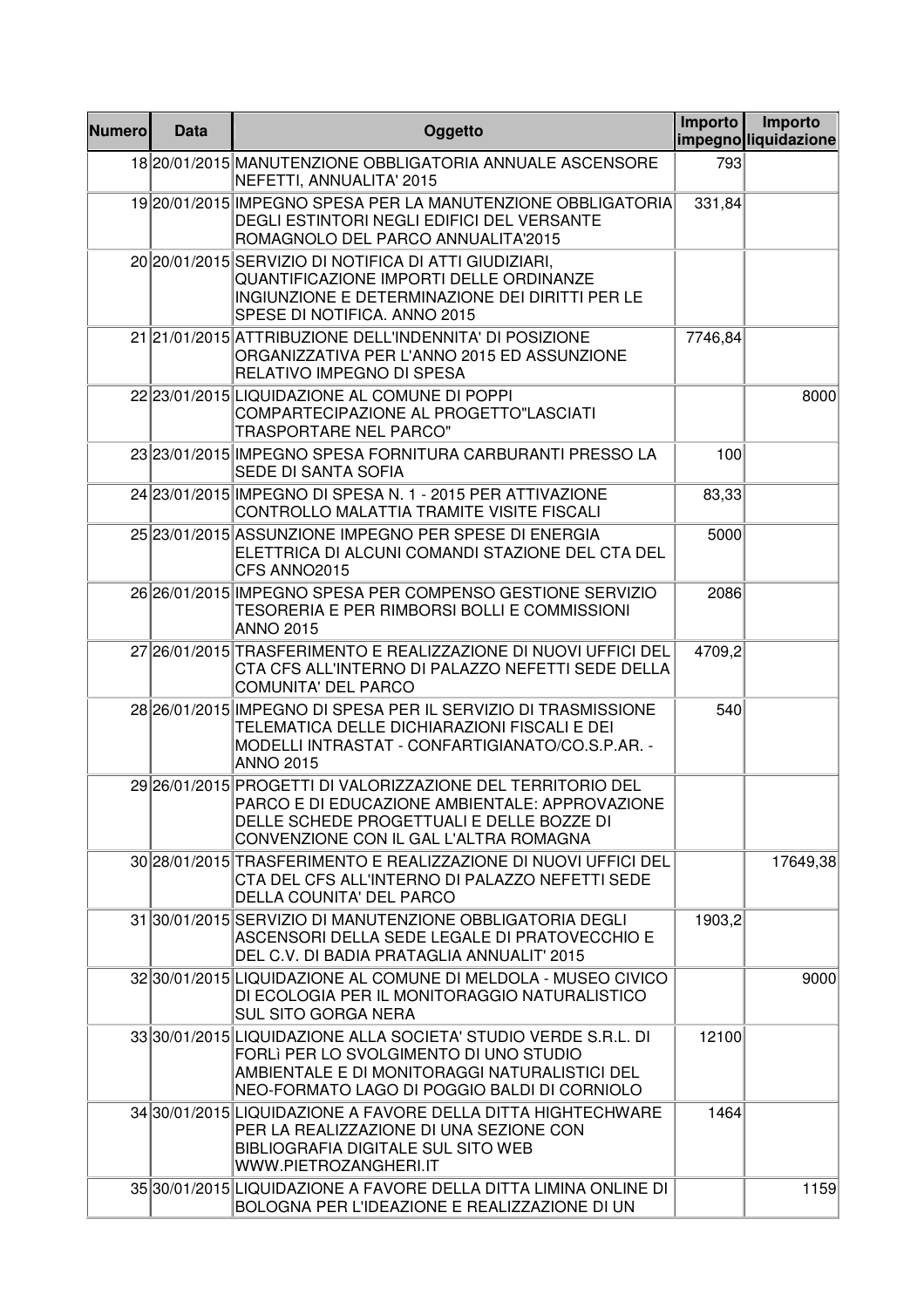| <b>Numero</b> | <b>Data</b> | Oggetto                                                                                                                                                                                                                                                                           | Importo | Importo<br>impegnoliquidazione |
|---------------|-------------|-----------------------------------------------------------------------------------------------------------------------------------------------------------------------------------------------------------------------------------------------------------------------------------|---------|--------------------------------|
|               |             | CLIP SULLE COLLEZIONI ZANGHERI E IL MUSEO DI<br>STORNA NATURALE DELLA ROMAGNA                                                                                                                                                                                                     |         |                                |
|               |             | 36 03/02/2015 APPROVAZIONE BOZZA DI CONVENZIONE CON IL<br>COMUNE DI PRATOVECCHIO - STIA PER LA<br>COLLABORAZIONE ED IL SUPPORTO ALL'ISTRUTTORIA<br>DELLE PRATICHE EDILIZIE ED URBANISTICHE DEL<br><b>PARCO</b>                                                                    | 9200    |                                |
|               |             | 37 03/02/2015 IMPEGNO DI SPESA MESE DI FEBBRAIO SERVIZIO DI<br>ASSISTENZA SISTEMISTICA E FUNZIONI DI<br>AMMINISTRATORE DI SISTEMA                                                                                                                                                 |         | 183                            |
|               |             | 38 03/02/2015 IMPEGNO SPESA PER MANUTENZIONE TOYOTA ZA390RA                                                                                                                                                                                                                       | 591,66  |                                |
|               |             | 39 03/02/2015 IMPEGNO E LIQUIDAZIONE SPESA PER BOLLI DI<br>CIRCOLAZIONE AUTOMEZZI IN DOTAZIONE ALL'ENTE                                                                                                                                                                           | 272,47  | 272,47                         |
|               |             | 40 03/02/2015 IMPEGNO DI SPESA PER LA FORNITURA DI<br><b>AGGIORNAMENTI ON LINE 2015</b>                                                                                                                                                                                           | 464     |                                |
|               |             | 41 03/02/2015 IMPEGNO DI SPESA PER L'ASSISTENZA SOFTWARE AI<br>PROGRAMMI HALLEY IN USO PRESSO L'ENTE PARCO                                                                                                                                                                        | 2407,18 |                                |
|               |             | 4203/02/2015 APPROVAZIONE CONVENZIONE PER L'ESECUZIONE DI<br>INDAGINI E MONITORAGGI GEOLOGICI DELLA FRANA DI<br>POGGIO BALDI E ORGANIZZAZIONE DI UNA GIORNATA DI<br>STUDIO SUL TEMA DEL RISCHIO IDROGEOLOGICO                                                                     |         |                                |
|               |             | 43 03/02/2015 INTEGRAZIONE IMPEGNO DI SPESA PER SPESE DI<br>FUNZIONAMENTO UFFICI DI PRATOVECCHIO E DI SANTA<br>SOFIA - MESE DI FEBBRAIO 2015                                                                                                                                      | 5375    |                                |
|               |             | 44 03/02/2015 INTEGRAZIONE IMPEGNO PER SPESE DI<br>FUNZIONAMENTO DELLE STRUTTURE INFORMATIVE E<br>DIDATTICO PROMOZIONALI DEL PARCO - MESE DI<br>FEBBRAIO 2015                                                                                                                     | 1583,33 |                                |
|               |             | 45 03/02/2015 INTEGRAZIONE IMPEGNO DI SPESA DEL CANONE PER IL<br>SERVIZIO DI PULIZIA DELLA SEDE DI PRATOVECCHIO:<br>COOPERATIVA IDEA 2000 - MESE DI FEBBRAIO 2015                                                                                                                 | 594,73  |                                |
|               |             | 46 03/02/2015 INTEGRAZIONE IMPEGNO DI SPESA PER CANONE DI<br>PULIZIA DELLA SEDE DELLA COMUNITA' DEL PARCO A<br>SANTA SOFIA - MESE DI FEBBRAIO 2015                                                                                                                                | 432,8   |                                |
|               |             | 47 03/02/2015 INTEGRAZIONE IMPEGNO DI SPESA PER IL SERVIZIO DI<br>MANUTENZIONE DELL'HARDWARE IN DOTAZIONE<br>PRESSO LA SEDE LEGALE DELL'ENTE A PRATOVECCHIO<br>- MESE DI FEBBRAIO 2015                                                                                            | 150,47  |                                |
|               |             | 48 03/02/2015 INTEGRAZIONE IMPEGNO DI SPESA PER IL SERVIZIO DI<br>MANUTENZIONE DELL'HARDWARE IN DOTAZIONE<br>PRESSO LA SEDE DELLA COMUNITA' DEL PARCO A<br>SANTA SOFIA - MESE DI FEBBRAIO 2015                                                                                    | 80,83   |                                |
|               |             | 49 04/02/2015 LIQUIDAZIONE CONTRIBUTO ANNUALE 2014 DOVUTO AL<br>CAI AI SENSI DELLA CONVENZIONE PER LA<br>MANUTENZIONE ORDINARIA DELLA RETE SENTIERISTICA<br>ESISTENTE NEL TERRITORIO DEL PARCO                                                                                    |         | 14822,31                       |
|               |             | 50 04/02/2015 APPROVAZIONE DEL PROEGETTO DI VALORIZZAZIONE DI<br>ALCUNE AREE DI SOSTA DEL VERSANTE ROMAGNOLO<br>DEL PARCO, NELL'AMBITO DEL PROGETTO GAL "AZIONI<br>DI PROMOZIONE DELLA FRUIZIONE NATURALISTICA E<br>DELLA RETE SENTIERISTICA" AVVIO PROCEDURA<br><b>SELETTIVA</b> |         |                                |
|               |             | 51 04/02/2015 LIQUIDAZIONE PER LA REALIZZAZIONE DEL PROGRAMMA<br>DI INIZIATIVE INVERNALI "NEVE & NATURA" 2013-2014                                                                                                                                                                |         | 2000                           |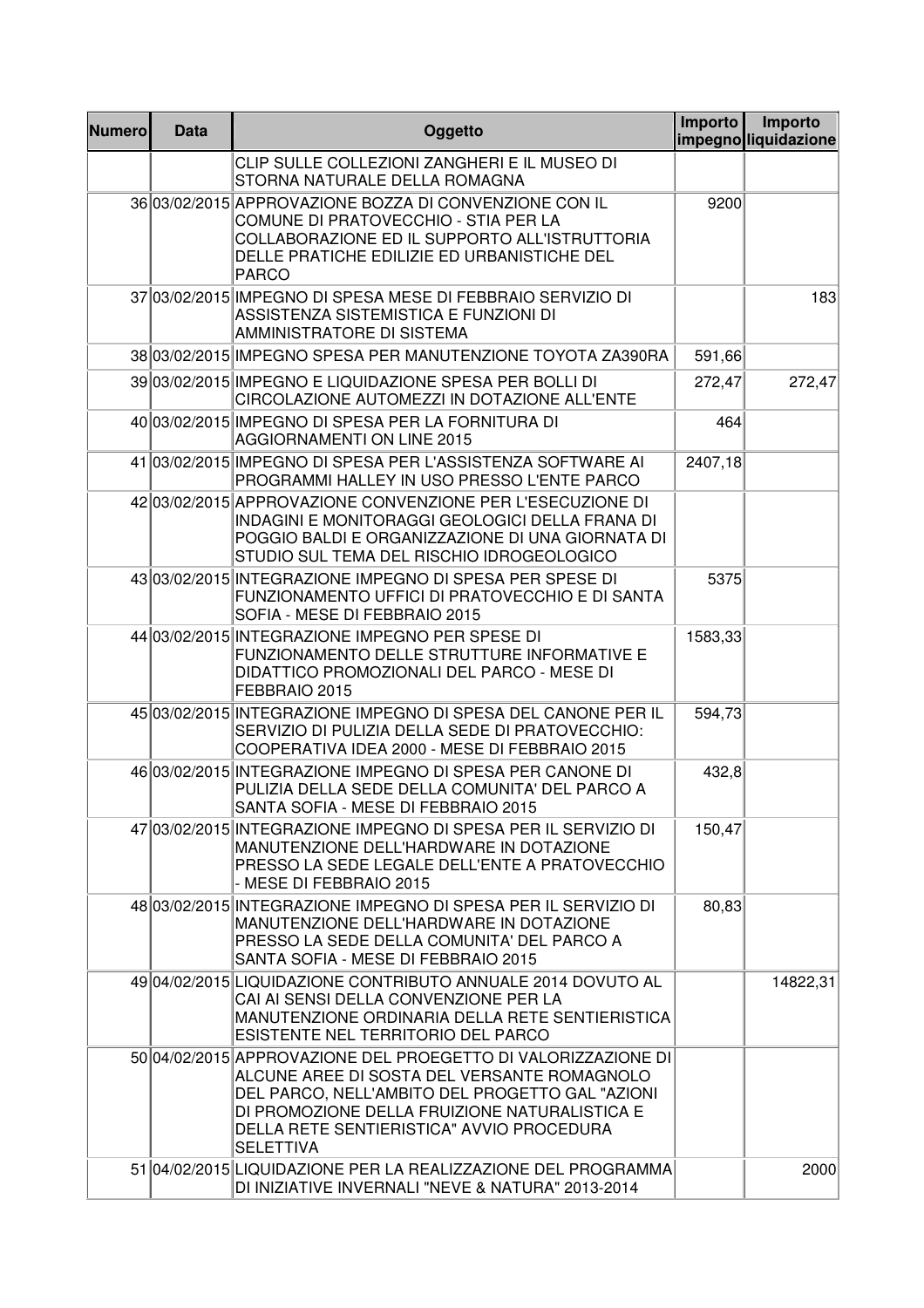| <b>Numero</b> | <b>Data</b> | Oggetto                                                                                                                                                                                                                                                                              | Importo | Importo<br>impegnoliguidazione |
|---------------|-------------|--------------------------------------------------------------------------------------------------------------------------------------------------------------------------------------------------------------------------------------------------------------------------------------|---------|--------------------------------|
|               |             | 5204/02/2015 LIQUIDAZIONE PER LA GESTIONE DELLE STRUTTURE<br>INFORMATIVE DI SANTA SOFIA E PREMILCUORE ANNO<br>2013                                                                                                                                                                   |         | 14000                          |
|               |             | 53 04/02/2015 LIQUIDAZIONE DELLA TERZA RATA DEL COMPENSO PER<br>LA GESTIONE DEL CENTRO VISITA DI SANTA SOFIA, DEL<br>GIARDINO BOTANICO DI VALBONELLA E DEL<br>COORDINAMENTO DELLE STRUTTURE DIDATTICO-<br>INFORMATIVE DI S.SOFIA, PREMILCUORE, S.BENEDETTO<br>E TREDOZIO - ANNO 2014 |         | 14922,06                       |
|               |             | 54 10/02/2015 IMPEGNO DI SPESA PER ACQUISTO CASELLA PEC DA<br>DESTINARE AL RICEVIMENTO DELLE FATTURE<br><b>ELETTRONICHE</b>                                                                                                                                                          | 4,88    |                                |
|               |             | 55 10/02/2015 IMPEGNO E LIQUIDAZIONE DELLA QUOTA DI ADESIONE<br>DELL'ENTE PARCO ALLA FEDERAZIONE NAZIONALE DEI<br>PARCHI E DELLE RISERVE NATURALI - ANNO 2015                                                                                                                        | 7000    | 7000                           |
|               |             | 56 10/02/2015 IMPEGNO E LIQUIDAZIONE QUOTA DI ADESIONE<br>ALL'ASSOCIAZIONE NAZIONALE MUSEI SCIENTIFICI -<br><b>ANNO 2015</b>                                                                                                                                                         | 100     | 100                            |
|               |             | 57 10/02/2015 IMPEGNO DI SPESA A FAVORE DEL CTA DEL CFS                                                                                                                                                                                                                              | 28917   |                                |
|               |             | 58 10/02/2015 IMPEGNO SPESA INTERVENTO URGENTE SU PANDA<br>BF572TN                                                                                                                                                                                                                   | 610     |                                |
|               |             | 59 10/02/2015 LIQUIDAZIONE A FAVORE DELLA COOP.DREAM PER LA<br>REALIZZAZIONE DEL PROGETTO: "CHIROTTEROFAUNA<br>DEL PARCO NAZIONALE DELLE FORESTE CASENTINESI:<br>ANALISI DELLA DISTRIBUZIONE E DELLE ESIGENZE<br><b>ECOLOGICHE DELE SPECIE</b>                                       |         | 17000                          |
|               |             | 60 10/02/2015 LIQUIDAZIONE AL CENTRO STUDI DI BAGNO DI<br>ROMAGNA PER IL PROGETTO "I POPOLI DEL PARCO" -<br><b>SALDO</b>                                                                                                                                                             |         | 5120                           |
|               |             | 61 11/02/2015 LIQUIDAZIONE COMPETENZE ALLA PROVINCIA DI<br>AREZZO PER COMANDO C.L. DICEMBRE 2014                                                                                                                                                                                     |         | 3109,15                        |
|               |             | 62 11/02/2015 AUTORIZZAZIONE ALLA DIPENDENTE F.B. AD<br>EFFETTUARE UNA MODIFICA DI ORARIO                                                                                                                                                                                            |         |                                |
|               |             | 63 11/02/2015 LIQUIDAZIONE COMPETENZE ALLA PROVINCIA DI<br>AREZZO PER COMANDO C.L. GENNAIO 2015                                                                                                                                                                                      |         | 3109, 15                       |
|               |             | 64 11/02/2015 IMPEGNO E LIQUIDAZIONE CONTRIBUTO ARAN ANNO<br>2015                                                                                                                                                                                                                    | 43,4    | 43,4                           |
|               |             | 65 12/02/2015 LIQUIDAZIONE N. 1 AL GRUPPO CINQUE SRL                                                                                                                                                                                                                                 |         | 915                            |
|               |             | 66 12/02/2015 IMPEGNO DI SPESA QUOTA ISCRIZIONE NELL'ELENCO<br>SPECIALE DELL'ORDINE DEI GIORNALISTI DELLA<br>REGIONE EMILIA - ROMAGNA ANNO 2015                                                                                                                                      | 110     | 110                            |
|               |             | 67 12/02/2015 LIQUIDAZIONE DELLE SPESE DI FUNZIONAMENTO<br>CONNESSE ALLA DIPENDENZA FUNZIONALE DEL CTA<br>DEL CFS DALL'ENTE - ANNO 2014 - 10^ LIQUIDAZIONE                                                                                                                           |         | 4412,43                        |
|               |             | 68 12/02/2015 LIQUIDAZIONE N. 1 ALLA ASL 8 DI AREZZO PER SERVIZIO<br>MEDICO COMPETENTE AI SENSI DEL D. LGS. 81/2008 E<br>SS.MM.II                                                                                                                                                    |         | 667                            |
|               |             | 69 13/02/2015 LIQUIDAZIONE PROGETTO "VETRINA TOSCANA" 2014 -<br><b>INIZIATIVA "PIANOFORTE: MUSICA SOSTENIBILE</b><br>NELL'APPENNINO TOSCANO - SAPORI DEL CASENTINO"                                                                                                                  |         | 5000                           |
|               |             | 70 16/02/2015 LIQUIDAZIONE INDENNITA' DI RISULTATO AL DIRETTORE<br>DELL'ENTE ANNO 2012                                                                                                                                                                                               |         | 7248,17                        |
|               |             | 71 16/02/2015 RIPRISTINO CALDAIA A LEGNA CENTRO VISITE DI BADIA<br>PRATAGLIA                                                                                                                                                                                                         | 122     |                                |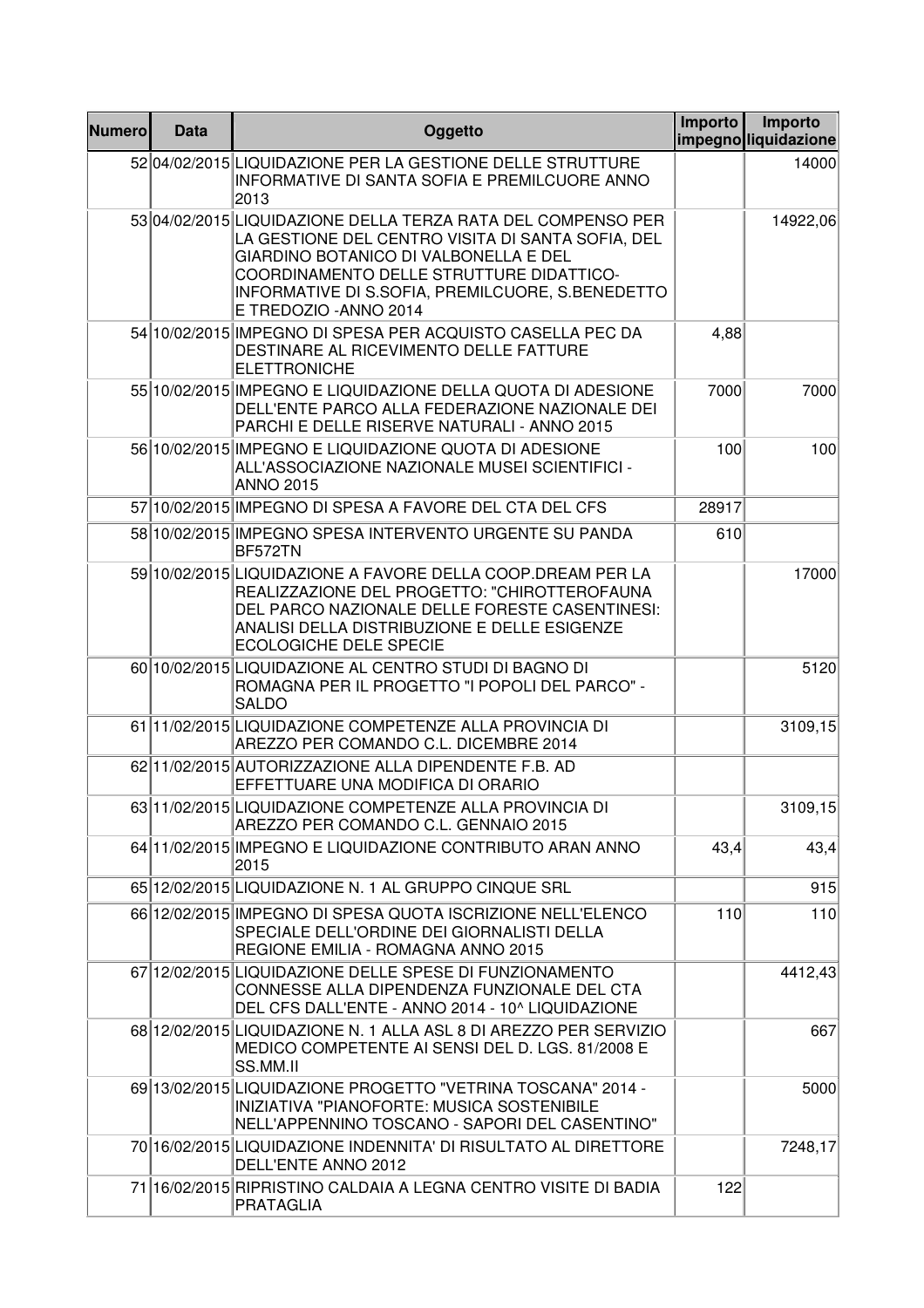| <b>Numero</b> | <b>Data</b> | Oggetto                                                                                                                                                                                                                                                                                 | Importo | Importo<br>impegnolliquidazione |
|---------------|-------------|-----------------------------------------------------------------------------------------------------------------------------------------------------------------------------------------------------------------------------------------------------------------------------------------|---------|---------------------------------|
|               |             | 72 16/02/2015 PERMESSI PER IL DIRITTO ALLO STUDIO - ANNO 2015                                                                                                                                                                                                                           |         |                                 |
|               |             | 73 17/02/2015 TRASFERIMENTO E REALIZZAZIONE DI NUOVI UFFICI DEL<br>CTA - CFS ALL'INTERNO DI PALAZZO NEFETTI SEDE<br>DELLA COMUNITA' DEL PARCO. LIQUIDAZIONE<br><b>IMPREVISTI</b>                                                                                                        |         | 1428,92                         |
|               |             | 74 19/02/2015 IMPEGNO DI SPESA QUOTA DI ADESIONE ALL'UNIONE DI<br>PRODOTTO DELLA REGIONE EMILIA ROMAGNA<br>DENOMINATA "APPENNINO E VERDE" - ANNO 2015                                                                                                                                   |         |                                 |
|               |             | 75 19/02/2015 AFFIDAMENTO ALLA COOP OROS DI BADIA PRATAGLIA<br>PER LA REALIZZAZIONE DI UNA DEDICATA AL RUOLO<br>DELLE FORESTE NELLA CONSERVAZIONE DELLA<br>BIODIVERSITA' NELL'AMBITO DEL PROGETTO GAL<br>"AZIONI DI PROMOZIONE DELLA FRUIZIONE<br>NATURALISTICA E DELLA RETE SENTIERIST | 19520   |                                 |
|               |             | 76 23/02/2015 PROGETTO "DA RIFUGIO A RIFUGIO": LIQUIDAZIONE A<br>FAVORE DELLA COOP TERRITORIO AMBIENTE DI<br>PREMILCUORE PER LA REALIZZAZIONE E POSA IN<br>OPERA DI PANNELLI, PALI E BACHECHE DI SUPPORTO<br>NELL'AMBITO DELLA CREAZIONE DI SENTIERI NATURA -<br>1^TRANCHE              | 12523,7 |                                 |
|               |             | 77 23/02/2015 LIQUIDAZIONE PER L'ACQUISIZIONE DEI DIRITTI E DEI<br>MASTER DI TUTTO IL VIDEO "IL SENTIERO DELLE<br>FORESTE SACRE"A FAVORE DI CLEMENTI EDITORE<br>S.R.L.                                                                                                                  |         | 6710                            |
|               |             | 78 23/02/2015 RISORSE EX CAP. 1551 ANNO 2014 - LIQUIDAZIONE AL<br>DIPARTIMENTO DI SCIENZE DELLA TERRA E<br>DELL'AMBIENTE DELL'UNIVERSITA' DI PAVIA PER<br>ATTIVITA' DI MONITORAGGIO DELLA FLORA RARA E<br>MINACCIATA DAI CAMBIAMENTI CLIMATICI GLOBALI - 1^<br><b>ANNO</b>              |         | 5000                            |
|               |             | 79 24/02/2015 IMPEGNO E LIQUIDAZIONE DELL'INDENNIZZO SINE<br>TITULO PER L'USO DEL FABBRICATO ADIBITO A MUSEO<br>ORNITOLOGICO DI CAMALDOLI: ANNO 2015                                                                                                                                    | 305,98  | 305,98                          |
|               |             | 80 24/02/2015 IMPEGNO E LIQUIDAZIONE DELL'INDENNIZZO SINE<br>TITULO PER L'USO DEL FABBRICATO DEMANIALE<br>DENOMINATO "LE STALLE" ADIBITO A CENTRO VISITA DI<br><b>BADIA PRATAGLIA: ANNO 2015</b>                                                                                        | 963,68  | 963,68                          |
|               |             | 81 24/02/2015 ADESIONE ALLA CONVENZIONE CONSIP"ENERGIA<br>ELETTRICA 12" PER LA FORNITURA DI ENERGIA<br>ELETTRICA PRESSO LA SEDE DI PRATOVECCHIO LOTTO<br>5 TOSCANA                                                                                                                      |         |                                 |
|               |             | 82 24/02/2015 ADESIONE ALLA CONVENZIONE CONSIP"ENERGIA<br>ELETTRICA 12" PER LA FORNITURA DI ENERGIA<br>ELETTRICA PRESSO LA SEDE DI SANTA SOFIA E IL<br>CENTRO VISITA DI BAGNO DI ROMAGNA LOTTO 3 EMILIA<br><b>ROMAGNA</b>                                                               |         |                                 |
|               |             | 83 25/02/2015 LIQUIDAZIONE AL COMUNE DI PREMILCUORE DEL<br>CONTRIBUTO PER IL RIFACIMENTO DEL TETTO DEL<br><b>CENTRO VISITA</b>                                                                                                                                                          |         | 40000                           |
|               |             | 84 26/02/2015 LIQUIDAZIONE II° RATA DEL SERVIZIO DI GESTIONE<br>DELLE ATTIVITA'DI VOLONTARIATO PER CONTO DEL<br>PARCO NAZIONALE, ANNO 2014                                                                                                                                              |         | 3287,9                          |
|               |             | 85 27/02/2015 IMPEGNO DI SPESA PER ATTIVAZIONE COMANDO<br>PRESSO L'ENTE PARCO DEL DOTT. C.L. PROVENIENTE<br>DALLA PROVINCIA DI AREZZO                                                                                                                                                   | 3583,33 |                                 |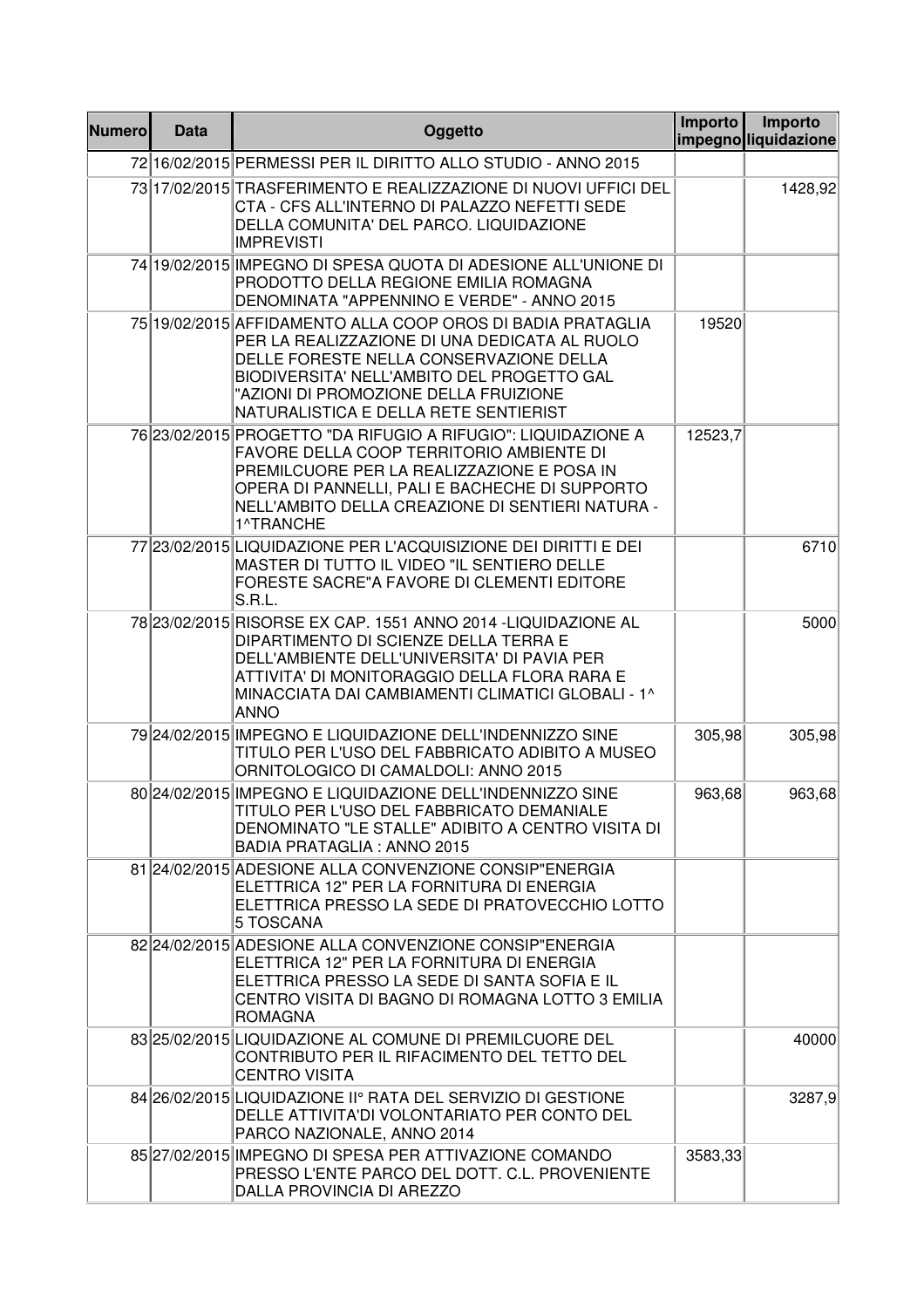| <b>Numero</b> | <b>Data</b> | Oggetto                                                                                                                                                                                                  | Importo | Importo<br>impegnoliquidazione |
|---------------|-------------|----------------------------------------------------------------------------------------------------------------------------------------------------------------------------------------------------------|---------|--------------------------------|
|               |             | 8602/03/2015 INTEGRAZIONE IMPEGNO DI SPESA PER SPESE DI<br>FUNZIONAMENTO UFFICI DI PRATOVECCHIO E DI SANTA<br>SOFIA - MESE DI MARZO 2015                                                                 | 5375    |                                |
|               |             | 87 02/03/2015 INTEGRAZIONE IMPEGNO PER SPESE DI<br>FUNZIONAMENTO DELLE STRUTTURE INFORMATIVE E<br>DIDATTICO PROMOZIONALI DEL PARCO - MESE DI<br><b>MARZO 2015</b>                                        | 1583,33 |                                |
|               |             | 88 02/03/2015 INTEGRAZIONE IMPEGNO DI SPESA DEL CANONE PER IL<br>SERVIZIO DI PULIZIA DELLA SEDE DI PRATOVECCHIO:<br>COOPERATIVA IDEA 2000 DI PRATOVECCHIO - MESE DI<br><b>MARZO 2015</b>                 | 594,73  |                                |
|               |             | 89 02/03/2015 INTEGRAZIONE IMPEGNO DI SPESA PER CANONE DI<br>PULIZIA DELLA SEDE DELLA COMUNITA' DEL PARCO A<br>SANTA SOFIA - MESE DI MARZO 2015                                                          | 432,8   |                                |
|               |             | 90 02/03/2015 INTEGRAZIONE IMPEGNO DI SPESA PER IL SERVIZIO DI<br>MANUTENZIONE DELL'HARDWARE IN DOTAZIONE<br>PRESSO LA SEDE LEGALE DELL'ENTE A PRATOVECCHIO<br>MESE DI MARZO 2015                        | 150,47  |                                |
|               |             | 91 02/03/2015 INTEGRAZIONE IMPEGNO DI SPESA CANONE DI<br>MANUTENZIONE DELL'HARDWARE IN DOTAZIONE<br>PRESSO LA SEDE DELLA COMUNITA' DEL PARCO A<br>SANTA SOFIA - MESE DI MARZO 2015                       | 80,83   |                                |
|               |             | 9202/03/2015 IMPEGNO DI SPESA MESE DI MARZO SERVIZIO DI<br>ASSISTENZA SISTEMISTICA E FUNZIONI DI<br>AMMINISTRATORE DI SISTEMA                                                                            | 183     |                                |
|               |             | 93 02/03/2015 IMPEGNO SPESA REVISIONE E TAGLIANDO LAND ROVER<br>ZA503RJ                                                                                                                                  | 516,57  |                                |
|               |             | 94 02/03/2015 PARTECIPAZIONE ALLA GIORNATA DI FORMAZIONE DAL<br>TITOLO "LA MOBILITA' E GLI SPOSTAMENTI DEI<br>DIPENDENTI PUBBLICI NEI RECENTI INTERVENTI<br><b>NORMATIVI"</b>                            | 1120    |                                |
|               |             | 95 02/03/2015 ADEMPIMENTI INERENTI L'INCARICO PER IL SERVIZIO DI<br>PREVENZIONE E PROTEZIONE E DELLE ATTIVITA'<br>CORRELATE DI CUI AL D.LGS. 81/2008: ASSUNZIONE<br>IMPEGNO DI SPESA                     | 1800    |                                |
|               |             | 96 03/03/2015 CONVENZIONE CONSIP/TIM PER IL SERVIZIO DI<br>TELEFONIA MOBILE: ACCERTAMENTO PER RIMBORSI<br>FINO AL 31/12/2015                                                                             |         |                                |
|               |             | 97 04/03/2015 LIQUIDAZIONE DELLA SECONDA RATA DEL COMPENSO<br>PER LA GESTIONE DELLE STRUTTURE INFORMATIVE E<br>DIDATTICHE DEL VERSANTE CASENTINESI DEL PARCO.<br><b>ANNO 2014</b>                        |         | 30195                          |
|               |             | 98 06/03/2015 INDIVIDUAZIONE DI UN ULTERIORE SOGGETTO<br>ACQUIRENTE DEI CINGHIALI CATTURATI NEL PARCO<br><b>NAZIONALE</b>                                                                                |         |                                |
|               |             | 99 06/03/2015 RICOGNIZIONE CONVENZIONI CONSIP AL 28/02/2015                                                                                                                                              |         |                                |
|               |             | 100 06/03/2015 IMPEGNO DI SPESA N°2 - 2015 PER ATTIVAZIONE<br>CONTROLLO MALATTIA TRAMITE VISITE FISCALI                                                                                                  | 166,66  |                                |
|               |             | 101 06/03/2015 LIQUIDAZIONE INTERVENTO DI MANUTENZIONE<br>URGENTE ALL'INTONACO DELLA FORESTERIA DI<br><b>CORNIOLO</b>                                                                                    |         | 854                            |
|               |             | 102 06/03/2015 APPROVAZIONE DEL VERBALE DI GARA E AFFIDAMENTO<br>ALLA COOPERATIVA VALE DEL TRAMAZZO DEI LAVORI DI<br>VALORIZZAZIONE E DI ALCUNE AREE DI SOSTA<br>NELL'AMBITO DEL PROGETTO GAL "AZIONI DI | 23210,5 |                                |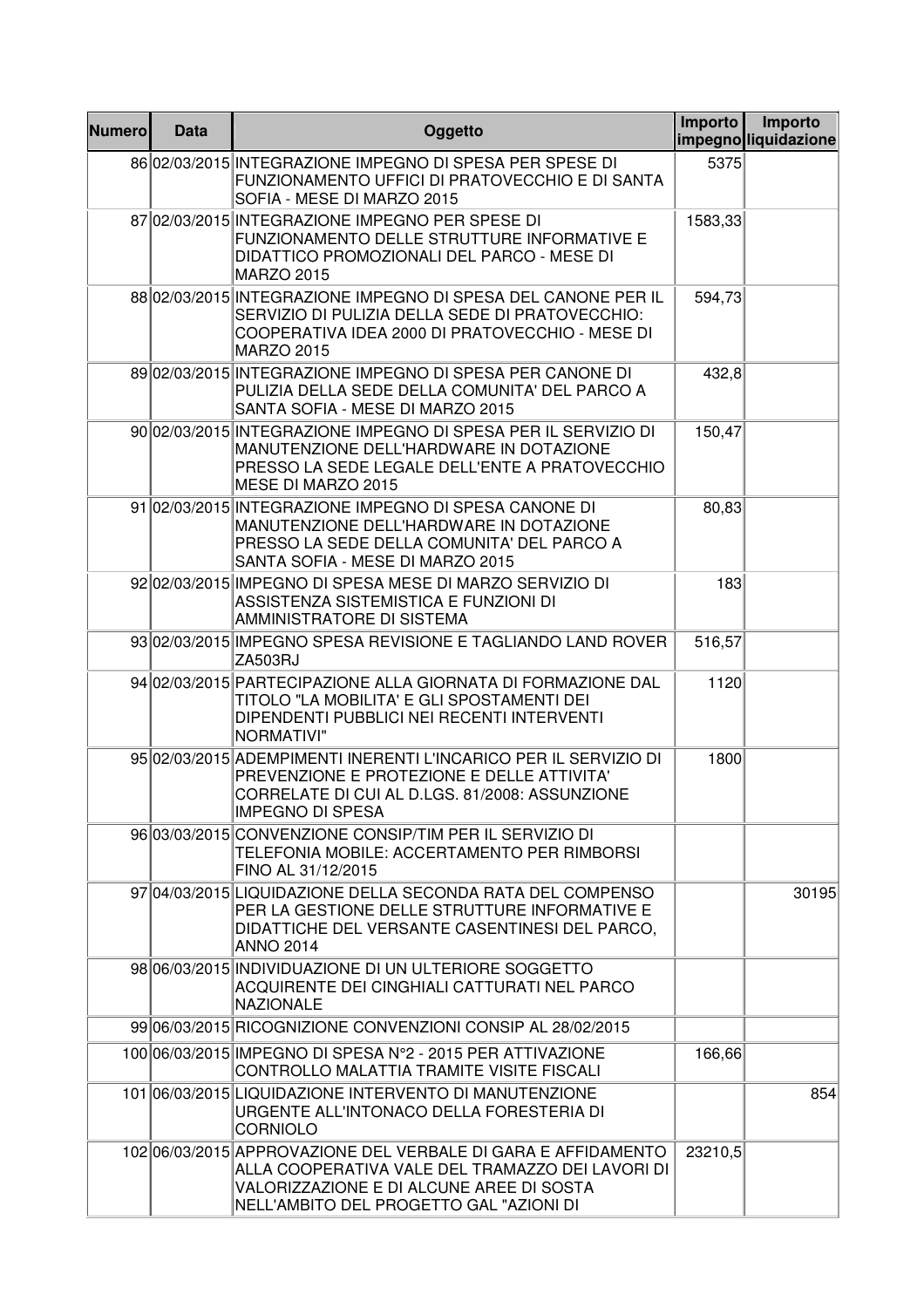| <b>Numero</b> | <b>Data</b> | Oggetto                                                                                                                                                                                                                                                                                      | Importo | Importo<br>impegnoliquidazione |
|---------------|-------------|----------------------------------------------------------------------------------------------------------------------------------------------------------------------------------------------------------------------------------------------------------------------------------------------|---------|--------------------------------|
|               |             | PROMOZIONE DELLA FRUIZIONE NATURALISTICA E<br><b>DELLA RETE SENTIERISTICA"</b>                                                                                                                                                                                                               |         |                                |
|               |             | 103 06/03/2015 LIQUIDAZIONE TRIMESTRALE IVA - IV TRIMESTRE 2014                                                                                                                                                                                                                              |         | 401,15                         |
|               |             | 104 10/03/2015 IMPEGNO E LIQUIDAZIONE SPESA PER ECONOMIE DI<br>BILANCIO DI CUI ALL'ART.61 C. 17 DEL D.L. 112/08<br>CONVERTITO DALLA L.133/08 E RINVIO PER LE<br>ECONOMIE DI CUI ALL'ART.6 C.21 DEL D.L.78/10<br>CONVERTITO DALLA L.122/10 E DI CUI ALL'ART.67 C. 6<br>DEL D.L. 112/08 CO     | 1079    | 1079                           |
|               |             | 105 11/03/2015 IMPEGNO E LIQUIDAZIONE PREMIO POLIZZA<br>ASSICURATIVA MOSTRA "1914 - 2014 CENTO ANNI DELLA<br>FORESTA CASENTINESE" PRESSO IL MUSEO DELL'ARTE<br>DELLA LANA DI STIA                                                                                                            | 400     | 400                            |
|               |             | 106 12/03/2015 LIQUIDAZIONE AL DR.GIORGIO MINOTTI DELLA TERZA<br>RATA DELLA BORSA DI STUDIO DAL TITOLO<br>"VALORIZZAZIONE E DOCUMENTAZIONE AUDIOVISIVA<br>SULLE TRADIZIONI CULTURALI E LA CULTURA<br>MATERIALE ALL'INTERNO DEL PARCO NAZIONALE DELLE<br>FORESTE CASENTINESI ALTE VALLI       |         | 3250                           |
|               |             | 107 13/03/2015 LIQUIDAZIONE A FAVORE DELLA DITTA DIECI DIECI<br>MULTIMEDIA PER L'ADEGUAMENTO DELLA SEZIONE<br>"TRASPARENZA, VALUTAZIONE E MERITO"DEL SITO<br>INTERNET ISTITUZIONALE DELL'ENTE PARCO                                                                                          |         | 1281                           |
|               |             | 108 13/03/2015 LIQUIDAZIONE A FAVORE DELLO STABILIMENTO<br>TIPOGRAFICO DEI COMUNI PER LA FORNITURA DI<br>MATERIALE A STAMPA DELL'ENTE PARCO                                                                                                                                                  |         | 36,11                          |
|               |             | 109 16/03/2015 AFFIDAMENTO ALLA SOCIETA' IMMEDIA S.N.C. DI AREZZO<br>PER LA REALIZZAZIONE DI UNA PUBBLICAZIONE E UNA<br>APP DEDICATA AI SENTIERI NATURA DEL PARCO<br>NELL'AMBITO DEL PROGETTO GAL"AZIONI DI<br>PROMOZIONE DELLA FRUIZIONE NATURALISTICA E<br><b>DELLA RETE SENTIERISTICA</b> | 14030   |                                |
|               |             | 110 16/03/2015 RIPRISTINO IMPIANTO RISCALDAMENTO PRATOVECCHIO                                                                                                                                                                                                                                | 158,6   |                                |
|               |             | 111 16/03/2015 AFFIDAMENTO ALLA SOCIETA' NET7 S.R.L. DI PISA PER<br>LA REALIZZAZIONE DI UNA APP DEDICATE AI SENTIERI<br>DEL PARCO NELL'AMBITO DEL PROGETTO GAL"AZIONI DI<br>PROMOZIONE DELLA FRUIZIONE NATURALISTICA E<br><b>DELLA RETE SENTIERISTICA"</b>                                   | 10980   |                                |
|               |             | 112 16/03/2015 AVVIO DI TRE PROCEDURE DI GARA PER LA<br>REALIZZAZIONE DELLA SCHEDA PROGETTUALE "L'ARCA<br>DELLA BIODIVERSITA' DEL PNFC E DELL'APPENNINO<br>TOSCO-ROMAGNOLO"                                                                                                                  |         |                                |
|               |             | 113 17/03/2015 APPROVAZIONE DOCUMENTAZIONE SERVIZIO<br>CONSERVAZIONE SOSTITUTIVA                                                                                                                                                                                                             |         |                                |
|               |             | 114 17/03/2015 LIQUIDAZIONE A FAVORE DELL'ASSOCIAZIONE BIO ART<br>VISUAL PER L'ORGANIZZAZIONE DI UN EVENTO<br>DEDICATO ALLA FOTOGRAFIA NATURALISTICA -<br>1°TRANCHE                                                                                                                          |         | 3690                           |
|               |             | 115 19/03/2015 LIQUIDAZIONE FORNITURA DI BACHECHE ESPOSITIVE,<br>SAGOME ILLUSTRATIVE E PANNELLI DESCRITTIVI ALLA<br>DITTA MACCONI ARREDA SNC                                                                                                                                                 |         | 2135                           |
|               |             | 116 19/03/2015 LIQUIDAZIONE N° 1 DEI DANNI PRODOTTI DALLA FAUNA<br>SELVATICA ALLE AZIENDE AGRICOLE OPERANTI NEL<br><b>PARCO</b>                                                                                                                                                              |         | 2854,38                        |
|               |             | 117 25/03/2015 AVVIO PROCEDURE DI GARA TRAMITE IL MEPA PER                                                                                                                                                                                                                                   | 0       | 0                              |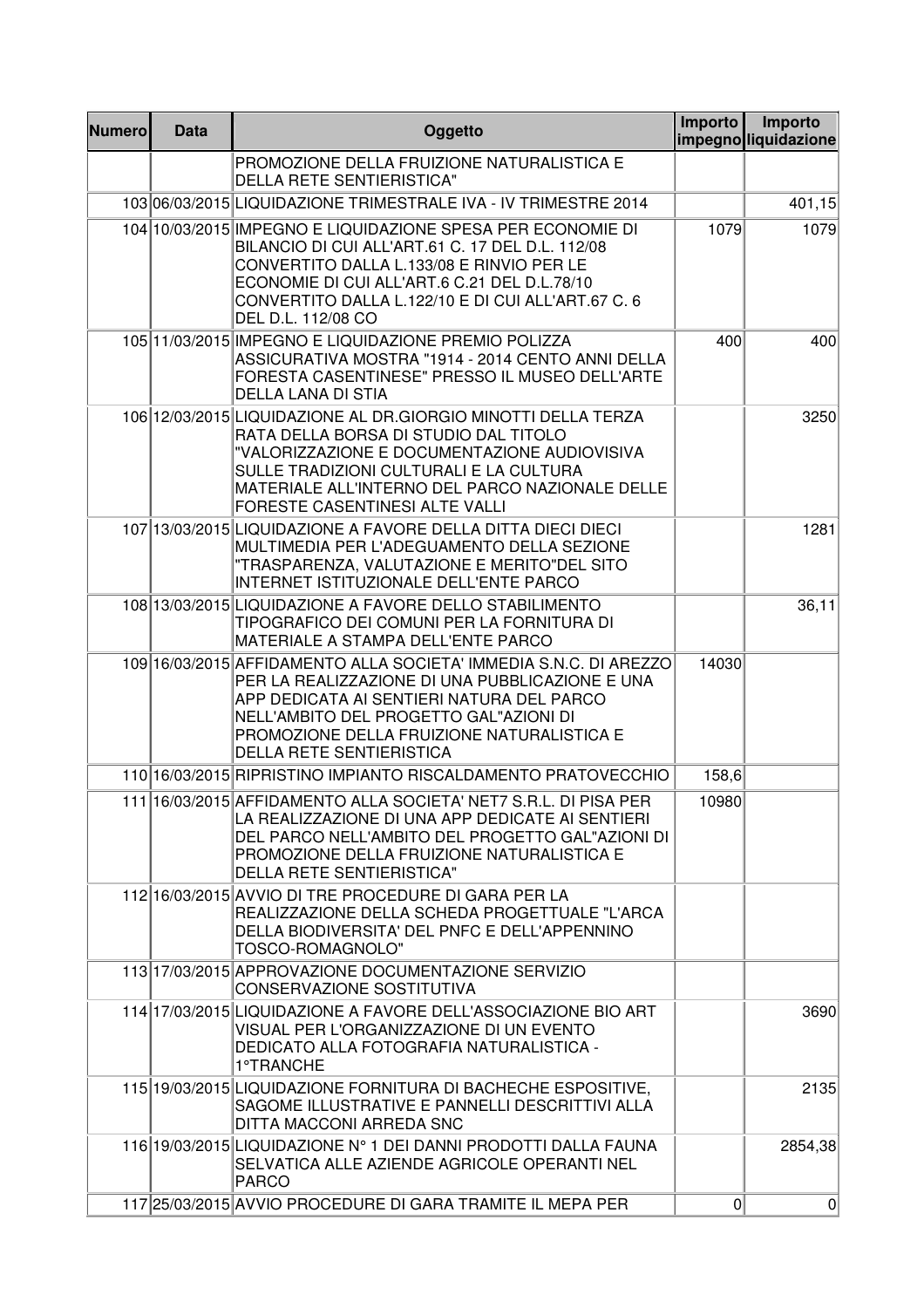| <b>Numero</b> | <b>Data</b> | Oggetto                                                                                                                                                                                                                                                       | Importo  | Importo<br>impegnoliquidazione |
|---------------|-------------|---------------------------------------------------------------------------------------------------------------------------------------------------------------------------------------------------------------------------------------------------------------|----------|--------------------------------|
|               |             | L'AFFIDAMENTO DELLA STAMPA DI MATERIALE<br>PROMOZIONALE A STAMPA DELL'ENTE                                                                                                                                                                                    |          |                                |
|               |             | 118 25/03/2015 LIQUIDAZIONE A FAVORE DEL DIPARTIMENTO DI<br>SCIENZE DELLA VITA DELL'UNIVERSITA' DI TRIESTE PER<br>L'AGGIORNAMENTO DELLE CHIAVI INTERATTIVE DEL<br>PARCO E PER LA REALIZZAZIONE DI APPLICAZIONI<br><b>DIGITALI</b>                             |          | 12200                          |
|               |             | 119 25/03/2015 AFFIDAMENTO ALLA SOCIETA' TOUCHWARE S.R.L. DI<br>TORINO PER LA REALIZZAZIONE DI APP DEDICATE ALLE<br>ALTE VIE E AL TERRITORIO DEL PARCO DEL PROGETTO<br>GAL "AZIONI DI PROMOZIONE DELLA FRUIZIONE<br>NATURALISTICA E DELLA RETE SENTIERISTICA" | 9760     |                                |
|               |             | 120 25/03/2015 COMPARAZIONE TRA I COSTI DELLA CONVENZIONE PER<br>L'UTILIZZO DEI SERVIZI STIPENDIALI OFFERTI DAL MEF E<br>I COSTI SOSTENUTI DALL'ENTE PARCO PER LA<br><b>GESTIONE INTERNA DI TALI SERVIZI ANNO 2015</b>                                        |          |                                |
|               |             | 121 25/03/2015 DETERMINAZIONE FONDO PER I TRATTAMENTI<br>ACCESSORI AL PERSONALE DIPENDENTE PER L'ANNO<br>2015                                                                                                                                                 |          |                                |
|               |             | 122 25/03/2015 IMPEGNO DI SPESA PER ATTIVAZIONE COMANDO<br>PRESSO L'ENTE PARCO DEL DOTT. C. L. PROVENIENTE<br>DALLA PROVINCIA DI AREZZO                                                                                                                       | 3583,33  |                                |
|               |             | 123 26/03/2015 IMPEGNO DI SPESA A FAVORE DEL CTA DEL CFS MESE<br><b>MARZO</b>                                                                                                                                                                                 | 14459    |                                |
|               |             | 124 26/03/2015 PARTECIPAZIONE ALLA GIORNATA DI FORMAZIONE DAL<br>TITOLO "LE IMPOSTE DI BOLLO E REGISTRO NELLA PA"                                                                                                                                             | 400      |                                |
|               |             | 125 26/03/2015 LIQUIDAZIONE PRIMA TRANCHE ALLE SCUOLE ADERENTI<br>AL PROGETTO "UN PARCO PER TE"2014 - 2015. ISTITUTI<br>COMPRENSIVI DI BAGNO DI ROMAGNA E RASSINA                                                                                             |          | 1400                           |
|               |             | 126 26/03/2015 LIQUIDAZIONE 1°TRANCHE PROGETTO<br>"OLTRETERRA"NELL'AMBITO DELL'INIZIATIVA<br>"L'APPENNINO CHE VERRA' - STATI GENERALI DELLE<br>COMUNITA' DELL'APPENNINO"                                                                                      |          | 8000                           |
|               |             | 127 27/03/2015 IMPEGNO DI SPESA PER IL MODULO NEWS SU PARK.IT<br>TRAMITE IL MEPA                                                                                                                                                                              | 610      |                                |
|               |             | 128 27/03/2015 LIQUIDAZIONE LAVORI DI RIPRISTINO BAGNI<br>FORESTERIA CORNIOLO E PALAZZO NEFETTI                                                                                                                                                               |          | 1061,4                         |
|               |             | 129 27/03/2015 LIQUIDAZIONE DELLE SPESA IN CONTO CAPITALE<br>CONNESSE ALLA DIPENDENZA FUNZIONALE DEL CTA<br>DEL CFS DALL'ENTE - ANNO 2014 - 4^LIQUIDAZIONE                                                                                                    |          | 3768,95                        |
|               |             | 130 27/03/2015 LIQUIDAZIONE N. 2 DEI DANNI PRODOTTI DALLA FAUNA<br>SELVATICA ALLE AZIENDE AGRICOLE OPERANTI NEL<br><b>PARCO</b>                                                                                                                               |          | 7842,29                        |
|               |             | 131 27/03/2015 AUTORIZZAZIONE STRAORDINARIA AL PRESIDENTE<br>ALL'USO DELL'AUTOMEZZO TOYOTA                                                                                                                                                                    |          |                                |
|               |             | 132 27/03/2015 LIQUIDAZIONE N°2 AL GRUPPO CINQUE SRL                                                                                                                                                                                                          |          | 915                            |
|               |             | 133 27/03/2015 LIQUIDAZIONE N°2 ALLA ASL 8 DI AREZZO PER IL<br>SERVIZIO MEDICO COMPETENTE AI SENSI DEL D.LGS.<br>81/2008 E SS.MM.II                                                                                                                           |          | 212                            |
|               |             | 134 31/03/2015 CONCESSIONE DI PORZIONE DI SUOLO DEMANIALE, PER<br>L'INSTALLAZIONE DI BOMBOLONE GPL PRESSO LA<br>VILLETTA DI CAMPIGNA. RIMBORSO CANONE AL<br>COMUNE DI SANTA SOFIA ANNO 2015                                                                   | 215,84   | 215,84                         |
|               |             | 135 01/04/2015 IMPEGNO DI SPESA PER ATTIVAZIONE COMANDO                                                                                                                                                                                                       | 32250,01 |                                |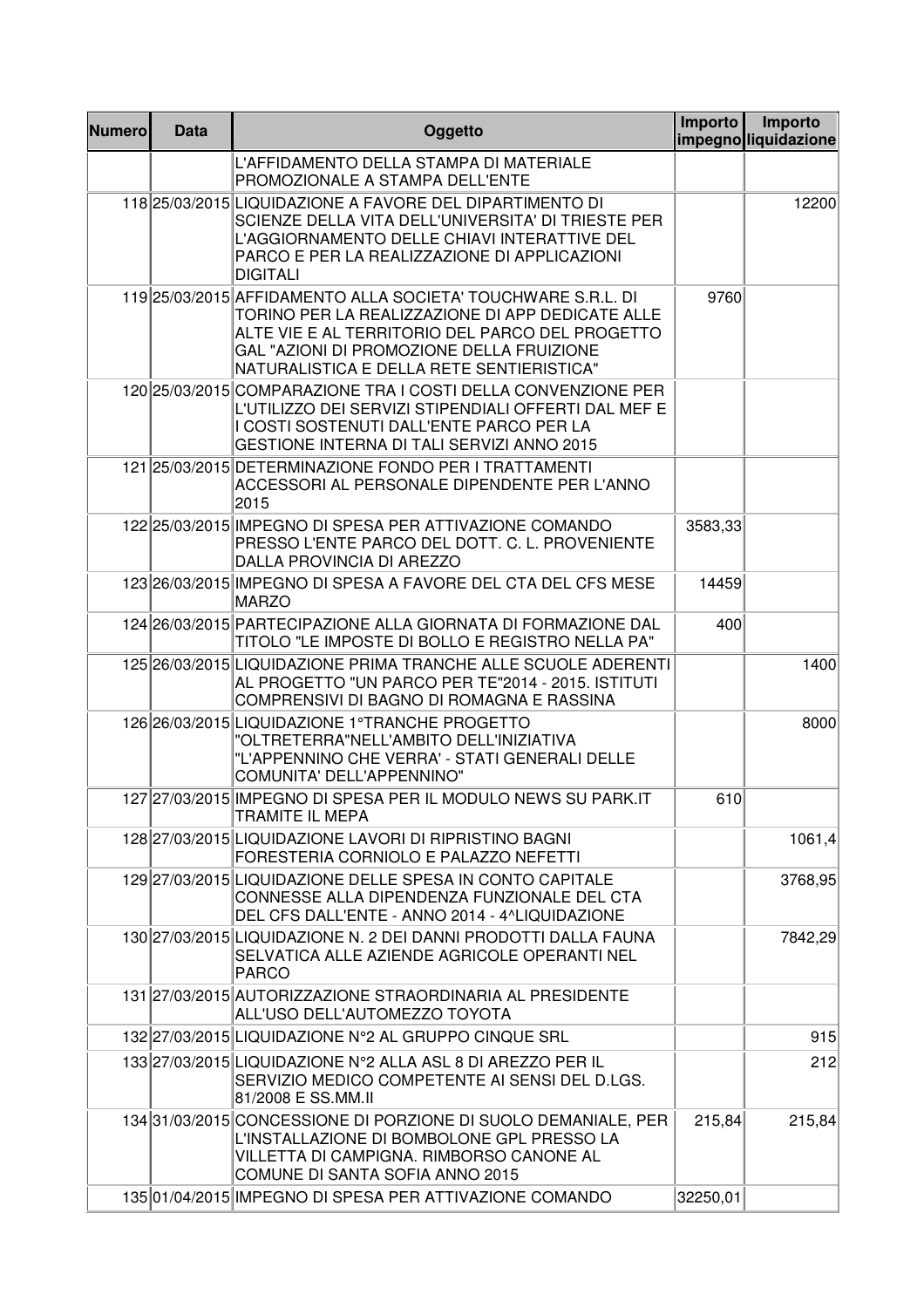| <b>Numero</b> | <b>Data</b> | Oggetto                                                                                                                                                                                           | Importo | Importo<br>impegnoliquidazione |
|---------------|-------------|---------------------------------------------------------------------------------------------------------------------------------------------------------------------------------------------------|---------|--------------------------------|
|               |             | PRESSO L'ENTE PARCO DEL DOTT.C.L PROVENIENTE<br>DALLA PROVINCIA DI AREZZO                                                                                                                         |         |                                |
|               |             | 136 01/04/2015 IMPEGNO DI SPESA PER MISSIONI ANNO 2015 - N.2                                                                                                                                      | 22738   |                                |
|               |             | 137 01/04/2015 IMPEGNO DI SPESA N^3- 2015 PER ATTIVAZIONE<br>CONTROLLO MALATTIA TRAMITE VISITE FISCALI                                                                                            | 750,01  |                                |
|               |             | 13801/04/2015LIQUIDAZIONE COMPETENZE ALLA PROVINCIA DI<br>AREZZO PER COMANDO C.L. MARZO 2015                                                                                                      |         | 3109,15                        |
|               |             | 139 01/04/2015 INTEGRAZIONE IMPEGNO DI SPESA PER SPESE DI<br>FUNZIONAMENTO UFFICI DI PRATOVECCHIO E DI SANTA<br>SOFIA - PERIODO APRILE / DICEMBRE 2015                                            | 32000   |                                |
|               |             | 140 01/04/2015 IMPEGNO DI SPESA PER IL SERVIZIO DI ASSISTENZA<br>SISTEMISTICA E FUNZIONI DI AMMINISTRATORE DI<br><b>SISTEMA</b>                                                                   | 1647    |                                |
|               |             | 141 01/04/2015 APPROVAZIONE LETTERA CONTRATTO PER<br>INTEGRAZIONE AL PROGETTO "REGISTRO FORESTALE"<br>AFFIDAMENTO AL GESAAF DELL'UNIVERSITA' DI FIRENZE                                           | 8296    |                                |
|               |             | 14202/04/2015 LIQUIDAZIONE DELLE SPESE DI FUNZIONAMENTO<br>CONNESSE ALLA DIPENDENZA FUNZIONALE DEL CTA<br>DEL CFS DALL'ENTE - ANNO 2014 - 11^ LIQUIDAZIONE                                        |         | 5881,45                        |
|               |             | 14302/04/2015 IMPEGNO INTERVENTO RIPARAZIONE COMPUTER IN<br>DOTAZIONE PRESSO LA SEDE DEGLI UFFICI DI<br><b>PRATOVECCHIO</b>                                                                       | 48,8    |                                |
|               |             | 144 02/04/2015 INTEGRAZIONE IMPEGNO PER SPESE DI<br>FUNZIONAMENTO DELLE STRUTTURE INFORMATIVE E<br>DIDATTICO PROMOZIONALI DEL PARCO - PERIODO<br>APRILE / DICEMBRE 2015                           | 10000   |                                |
|               |             | 145 02/04/2015 INTEGRAZIONE IMPEGNO DI SPESA DEL CANONE PER IL<br>SERVIZIO DI PULIZIA DELLA SEDE DI PRATOVECCHIO:<br>COOPERATIVA IDEA 2000- PERIODO APRILE/ DICEMBRE<br>2015                      | 5352,69 |                                |
|               |             | 146 02/04/2015 INTEGRAZIONE IMPEGNO DI SPESA DEL CANONE PER IL<br>SERVIZIO DI PULIZIA DELLA SEDE DELLA COMUNITA' DEL<br>PARCO A SANTA SOFIA- PERIODO APRILE/ DICEMBRE<br>2015                     | 3895,2  |                                |
|               |             | 147 02/04/2015 INTEGRAZIONE IMPEGNO DI SPESA PER IL SERVIZIO DI<br>MANUTENZIONE DELL'HARDWARE IN DOTAZIONE<br>PRESSO LA SEDE LEGALE DELL'ENTE A PRATOVECCHIO<br>PERIODO APRILE-DICEMBRE 2015      | 1354,23 |                                |
|               |             | 148 02/04/2015 INTEGRAZIONE IMPEGNO DI SPESA PER IL SERVIZIO DI<br>MANUTENZIONE DELL'HARDWARE IN DOTAZIONE<br>PRESSO LA SEDE DELLA COMUNITA' DEL PARCO<br>PERIODO APRILE-DICEMBRE 2015            | 727,41  |                                |
|               |             | 149 02/04/2015 GESTIONE DELLE STRUTTURE INFORMATIVE ANNO 2015:<br>APPROVAZIONE DEI PROGETTI DI GESTIONE DI SANTA<br>SOFIA, GIARDINO BOTANICO DI VALBONELLA E<br>COORDINAMENTO STRUTTURE ROMAGNOLE |         |                                |
|               |             | 150 02/04/2015 LIQUIDAZIONE SPESE LEGALI ALL'AVV. DANIELE OCCHINI<br>A SEGUITO DELLE ORDINANZE DELLA CORTE DI<br><b>APPELLO DI FIRENZE</b>                                                        |         | 5836,48                        |
|               |             | 151 02/04/2015 AFFIDAMENTO DELLA FORNITURA DI BATTERIE DI<br>ALIMENTAZIONE PER LE VIDEOCAMERE UTILIZZATE<br>NELLE ATTIVITA' DI GESTIONE FAUNISTICA                                                | 671     |                                |
|               |             | 15208/04/2015 IMPEGNO DI SPESA PER TAGLIANDO DACIA DUSTER<br><b>ES970YZ</b>                                                                                                                       | 183,33  |                                |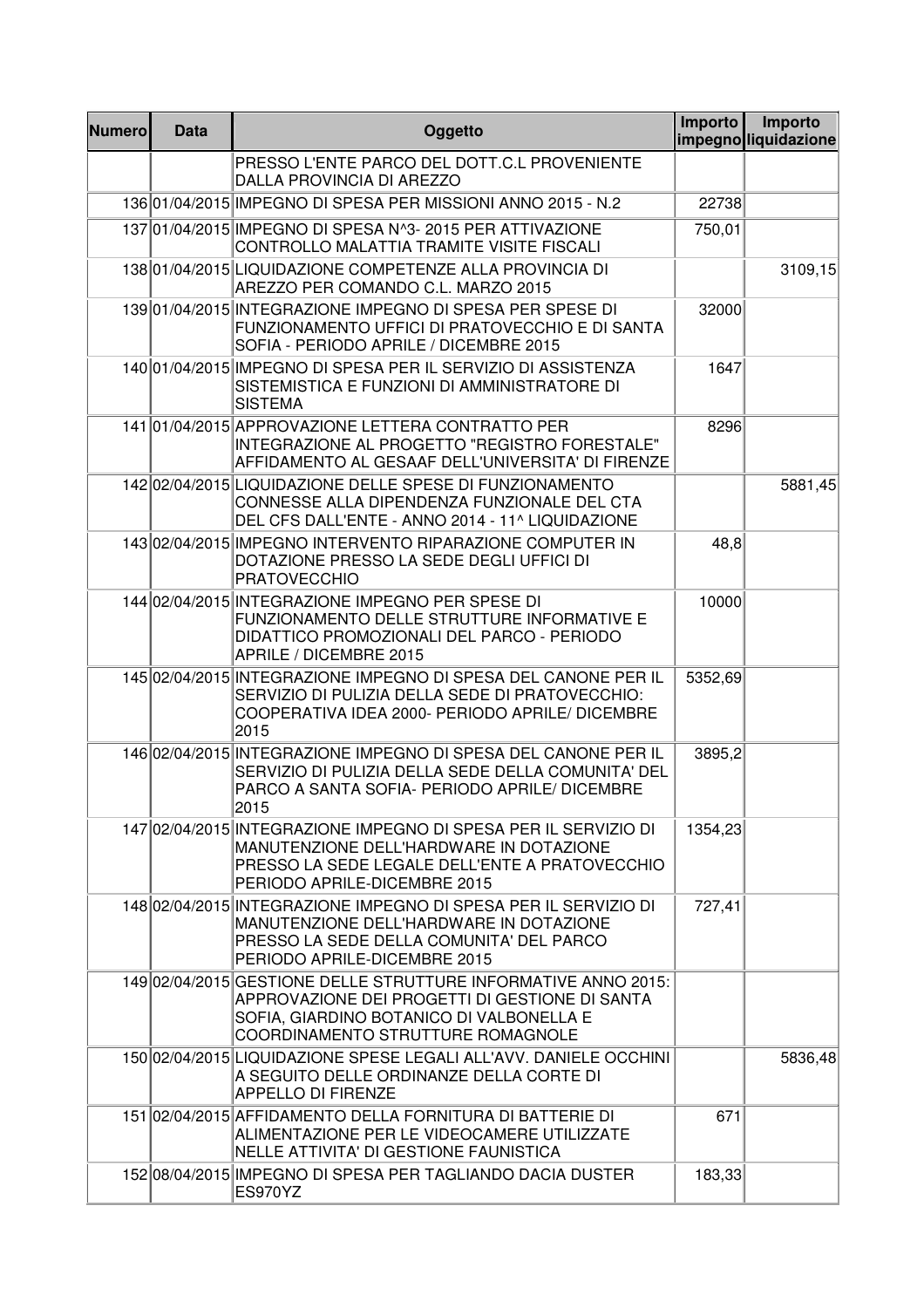| <b>Numero</b> | <b>Data</b> | Oggetto                                                                                                                                                                                                                                                                                  | Importo  | Importo<br>impegnoliquidazione |
|---------------|-------------|------------------------------------------------------------------------------------------------------------------------------------------------------------------------------------------------------------------------------------------------------------------------------------------|----------|--------------------------------|
|               |             | 15308/04/2015 LIQUIDAZIONE DELLA SPESA PER PARTECIPAZIONE AL<br>"SALONE DEL GUSTO 2014"                                                                                                                                                                                                  |          | 400                            |
|               |             | 154 08/04/2015 LIQUIDAZIONE DELLA FORNITURA DI ATTREZZATURE<br>TECNOLOGICHE INERENTI LE ATTIVITA' DI GESTIONE<br><b>FAUNISTICA</b>                                                                                                                                                       |          | 2513,2                         |
|               |             | 155 08/04/2015 LIQUIDAZIONE DELLE SPESE IN CONTO CAPITALE<br>CONNESSE ALLA DIPENDENZA DEL CTA DEL CFS - ANNO<br>2014 - 5^ LIQUIDAZIONE                                                                                                                                                   |          | 808,86                         |
|               |             | 156 08/04/2015 LIQUIDAZIONE ALLA DITTA BOSCO E GIARDINO PER<br>LAVORI CONNESSI ALLA GESTIONE DELLA FAUNA                                                                                                                                                                                 |          | 3690,5                         |
|               |             | 157 08/04/2015 AFFIDAMENTO PER LA REALIZZAZIONE DI UN PROGETTO<br>STRAORDINARIO DI ANIMAZIONE DEL PLANETARIO DEL<br><b>PARCO</b>                                                                                                                                                         | 10000    |                                |
|               |             | 158 09/04/2015 AFFIDAMENTO TURNI INTEGRATIVI AL SERVIZIO DI<br><b>VOLONTARIATO NEL PARCO NAZIONALE</b>                                                                                                                                                                                   | 2989     |                                |
|               |             | 159 10/04/2015 AGGIUDICAZIONE TRAMITE MEPA DELL'AFFIDAMENTO<br>DELLA FORNITURA DI MATERIALE PROMOZIONALE A<br><b>STAMPA DELL'ENTE</b>                                                                                                                                                    | 9023,73  |                                |
|               |             | 160 10/04/2015 APPROV. ACCORDO DI COLLAB.PER LO SVOLGIMENTO DI<br>RICERCHE E MONIT.FINALIZZATE ALLA CANDID.DELLE<br>FAGGETE ITALIANE ED EUROPEE COME<br>PATRIM.NATURALE DELL'UMANITA' DELL'UNESCO,<br>NELL'AMBITO DELL'UTILIZZO DELLE RISORSE<br>ASSEGNATE DAL MINISTERO AMB.EX CAP.1551 |          |                                |
|               |             | 161 10/04/2015 LIQUIDAZIONE PER LA GESTIONE DELLE STRUTTURE<br>INFORMATIVE DEL VERSANTE FIORENTINO DEL PARCO -<br><b>ANNO 2014</b>                                                                                                                                                       |          | 20000                          |
|               |             | 162 10/04/2015 IMPEGNO DI SPESA PER CONVENZIONE CON IL CLUB<br>ALPINO ITALIANO IN MATERIA DI SENTIERISTICA ANNO<br>2015                                                                                                                                                                  | 14822,31 |                                |
|               |             | 163 10/04/2015 PROGETTO "I POPOLI DEL PARCO"LIQUIDAZIONE PER LA<br>REALIZZAZIONE DEI BRANI MUSICALI PER LA COLONNA<br>SONORA DEL DOCUMENTARIO DEDICATO ALLE ALTE<br>VALLATE DEL BIDENTE.                                                                                                 |          | 1600                           |
|               |             | 164 14/04/2015 APPROVAZIONE ACCORDO CON IL GRUPPO FIPES PER IL<br>SOSTEGNO AL PROGETTO FORMATIVO<br>"CULTURALMENTE: PROMUOVERE E VALORIZZARE<br>UN'IDENTITA' TERRITORIALE"                                                                                                               |          |                                |
|               |             | 165 14/04/2015 APPROVAZIONE SCHEDA PROGETTUALE PER IL<br>PROSTEGUO DEL PROGETTO DENOMINATO<br>"MONITORAGGIO DELLA BIODIVERITA"", NELL'AMBITO<br>DELL'UTILIZZO DELLE RISORSE ASSEGNATE DAL<br>MINISTERO DELL'AMBIENTE EX CAP.1551                                                         |          |                                |
|               |             | 166 14/04/2015 LAVORI DI RIPRISTINO DEL LUCERNAIO DEL<br>LABORATORIO PER LA FAUNA E LA BIODIVERSITA' DI<br><b>MONTANINO</b>                                                                                                                                                              | 448      |                                |
|               |             | 167 14/04/2015 LIQUIDAZIONE N°1/15 A FAVORE DELLA SOCIETA "PA<br>DIGITALE SPA" PER FORNITURA SOFTWARE IN<br>MODALITA' ASP PER CONTABILITA' E PAGHE                                                                                                                                       |          | 2670,62                        |
|               |             | 168 14/04/2015 LIQUIDAZIONE PRIMA TRANCHE ALLE SCUOLE ADERENTI<br>AL PROGETTO "UN PARCO PER TE" 2014 - 2015. ISTITUTI<br>COMPRENSIVI DI MODIGLIANA E ALTO CASENTINO                                                                                                                      |          | 1400                           |
|               |             | 169 15/04/2015 LIQUIDAZIONE A SALDO A FAVORE DELLA DITA<br>DIECIDIECI MULTIMEDIA PER L'ADEGUAMENTO DELLA<br>SEZIONE "TRASPARENZA, VALUTAZIONE E MERITO"DEL                                                                                                                               |          | 1258,4                         |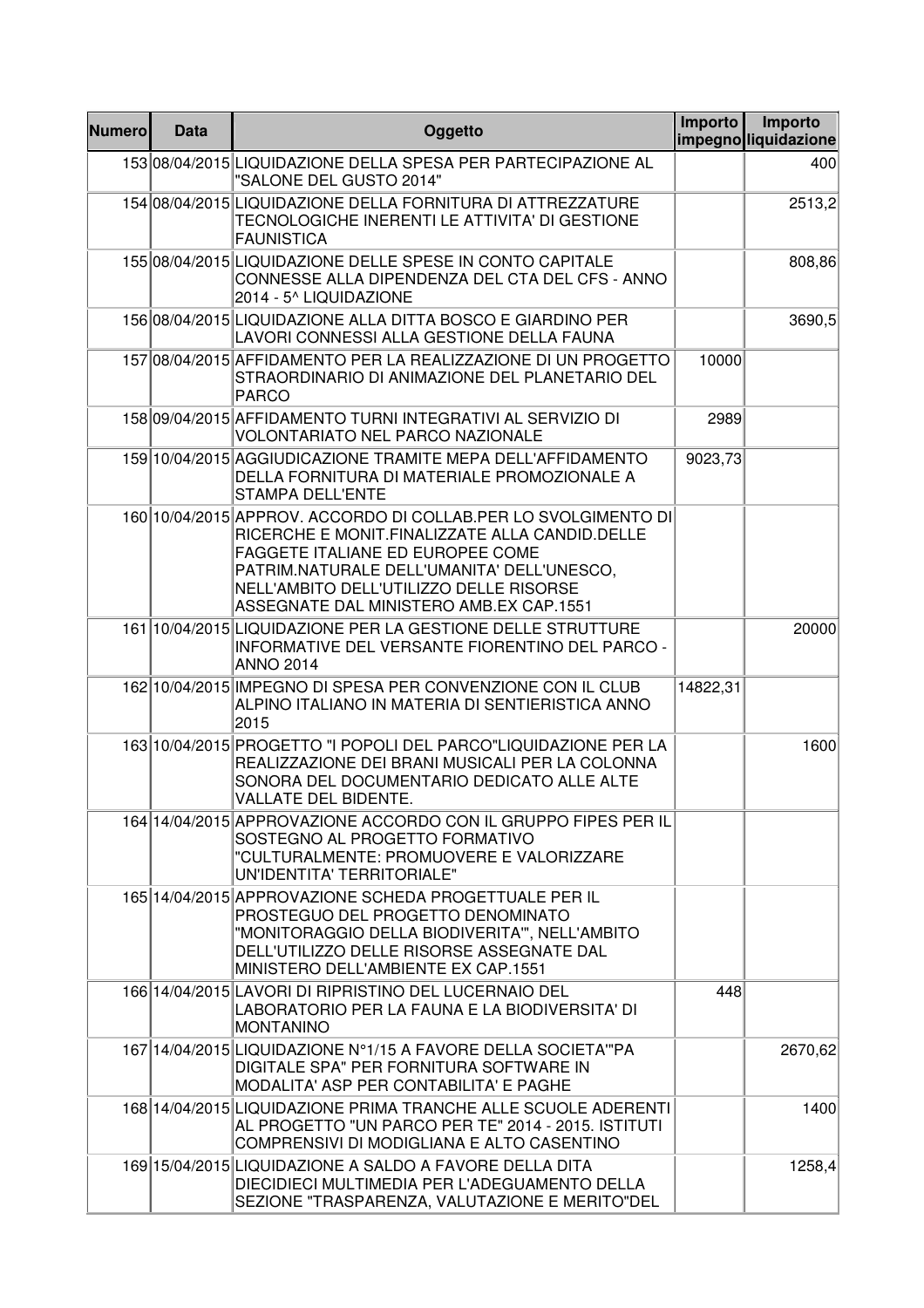| <b>Numero</b> | <b>Data</b> | Oggetto                                                                                                                                                                                                                                                                         | Importo | Importo<br>impegnoliguidazione |
|---------------|-------------|---------------------------------------------------------------------------------------------------------------------------------------------------------------------------------------------------------------------------------------------------------------------------------|---------|--------------------------------|
|               |             | SITO INTERNET ISTITUZIONALE DEL PARCO                                                                                                                                                                                                                                           |         |                                |
|               |             | 170 15/04/2015 NOMINA DELLA COMMISSIONE GIUDICATRICE PER<br>L'AFFIDAMENTO DELLA GARA "PROGETTAZIONE E<br>REALIZZAZIONE DI MATERIALI DIDATTICI E<br>REALIZZAZIONE DI KIT EDUCATIVI"E DELLA GARA<br>"PROGETTAZIONE E REALIZZAZIONE DI PRODOTTI<br>MULTIMEDIALI AUDIO E VIDEO      |         |                                |
|               |             | 171 16/04/2015 LIQUIDAZIONE AL SOCCORSO ALPINO SPELEOLOGICO<br>EMILIA ROMAGNA PER LE ATTIVITA' SVOLTE DURANTE IL<br>PERIODO 2013/2014                                                                                                                                           |         | 2000                           |
|               |             | 172 16/04/2015 AFFIDAMENTO ALLA DITTA COMUNICAZIONE DI FORLI<br>DELLA TRADUZIONE IN INGLESE DEI TESTI RELATIVI AL<br>PROGETTO "DA RIFUGIO A RIFUGIO"                                                                                                                            | 1647    |                                |
|               |             | 173 17/04/2015 APPROVAZIONE DELLA CONVENZIONE PER<br>L'ASSEGNAZIONE DELLE RISORSE PER I LAVORI DI<br>RIFACIMENTO DEL SENTIERO NATURA IN LOCALITA'<br><b>CASA PONTE</b>                                                                                                          | 0       | $\Omega$                       |
|               |             | 174 17/04/2015 APPROVAZIONE CONTABILITA'FINALE RELATIVA AL<br>PROGETTO DI MANUTENZIONE STRAORDINARIA DEL<br>GIARDINO BOTANICO DI VALBONELLA, IN COMUNE DI<br><b>SANTA SOFIA</b>                                                                                                 |         | 19055,46                       |
|               |             | 175 17/04/2015 IMPEGNO DI SPESA PER PAGAMENTO CONTRIBUTO DI<br>BONIFICA - CONSORZIO DI BONIFICA DELLA ROMAGNA<br><b>ANNO 2015</b>                                                                                                                                               | 892,17  |                                |
|               |             | 176 17/04/2015 LIQUIDAZIONE DELLE SPESE DI<br>FUNZIONAMENTOCONNESSE ALLA DIPENDENZA<br>FUNZIONALE DEL CTA DEL CFS DALL'ENTE ANNO 2014 -<br>12^LIQUIDAZIONE                                                                                                                      |         | 1259,88                        |
|               |             | 177 17/04/2015 APPROVAZIONE DELLA CONVENZIONE PER<br>L'ASSEGNAZIONE DELLE RISORSE AL COMUNE DI SANTA<br>SOFIA PER LA REALIZZAZIONE DEL PROGETTO<br><b>INERENTE IL RECUPERO DELLA "VIA ROMEA</b><br><b>GERMANICA"</b>                                                            |         |                                |
|               |             | 178 17/04/2015 APPROVAZIONE DELLA CONVENZIONE PER<br>L'ASSEGNAZIONE DI RISORSE PER LAVORI DI<br>RIQUALIFICAZIONE IN PALAZZO DEL CAPITANO A BAGNO<br>DI ROMAGNA, SEDE DEL CENTRO VISITA                                                                                          |         |                                |
|               |             | 179 17/04/2015 INTEGRAZIONE CARBURANTE AUTOMEZZI SEDE DI<br>SANTA SOFIA                                                                                                                                                                                                         | 400     |                                |
|               |             | 180 21/04/2015 SISTEMAZIONE PAGAMENTI ESEGUITI DA POSTE<br>ITALIANE SPA A SEGUITO DI ORDINANZA DI<br>ASSEGNAZIONE DI RISORSE EMANATA DAL TRIBUNALE<br>DI AREZZO IN DATA 10 NOVEMBRE 2014 NELL'AMBITO DI<br>ATTO DI PIGNORAMENTO                                                 |         | 17122,56                       |
|               |             | 181 21/04/2015 IMPEGNO DI SPESA PER PROGETTO "FESTASAGGIA"                                                                                                                                                                                                                      | 5000    | $\overline{0}$                 |
|               |             | 18221/04/2015 NOMINA DELLA COMMISIONE GIUDICATRICE PER<br>L'AFFIDAMENTO DELLA GARA "PROMOZIONE DEL<br>PROGETTO L'ARCA DELLA BIODIVERSITA'DEL PARCO<br>NAZIONALE DELLE FORESTE CASENTINESI E<br>DELL'APPENNINO TOSCO-ROMAGNOLO E<br>ORGANIZZAZIONE DI INCONTRI DI PRESENTAZIONE" |         |                                |
|               |             | 183 21/04/2015 INTEGRAZIONE CONVENZIONE CON L'UNIONE DI<br>PRODOTTO APPENNINO E VERDE ED APT DELLA<br>REGIONE E.R. PER GESTIONE LTIMA FASE PROCEDURA<br><b>CETS</b>                                                                                                             | 8000    |                                |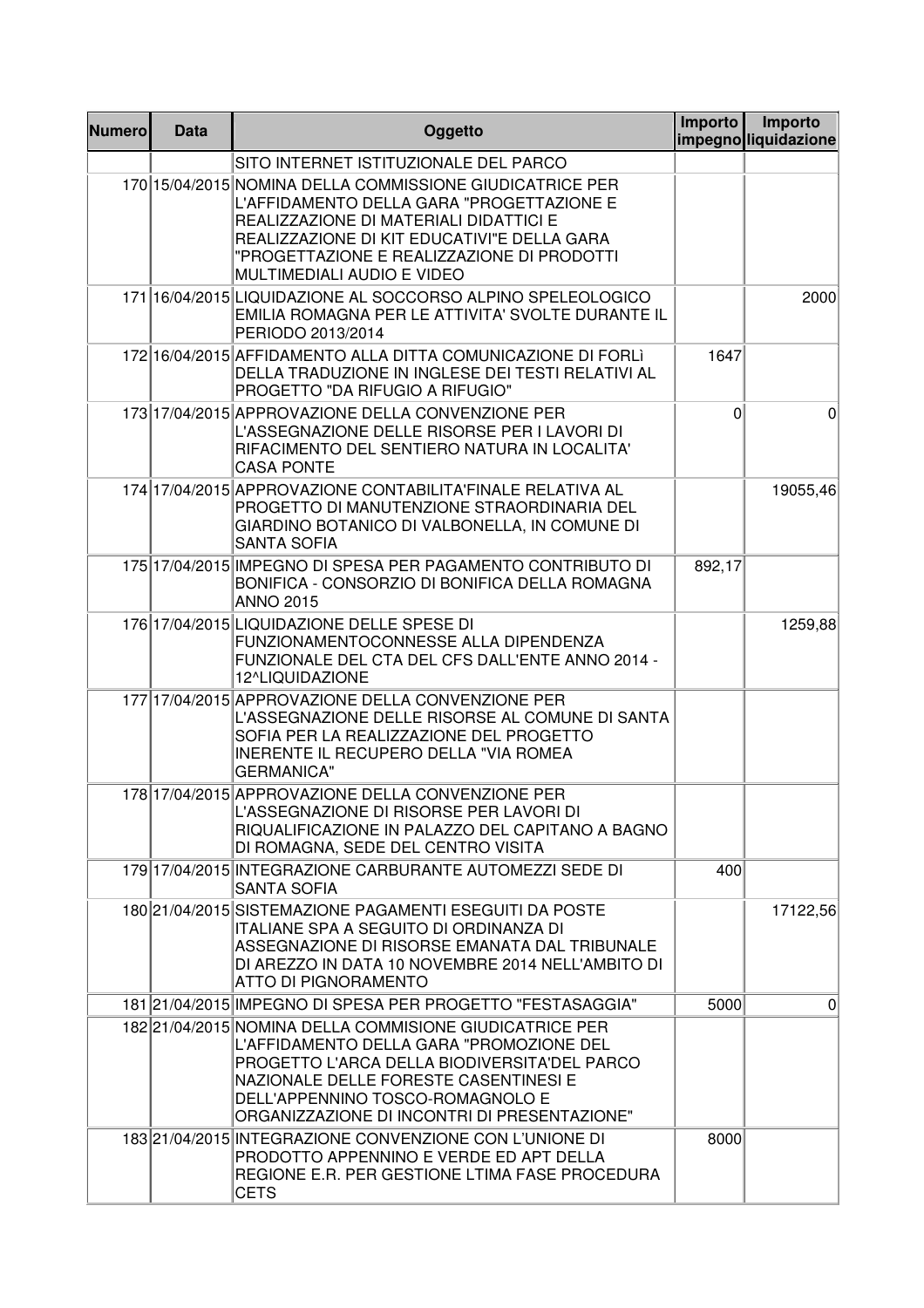| <b>Numero</b> | <b>Data</b> | Oggetto                                                                                                                                                                             | Importo | Importo<br>impegnoliquidazione |
|---------------|-------------|-------------------------------------------------------------------------------------------------------------------------------------------------------------------------------------|---------|--------------------------------|
|               |             | 184 27/04/2015 RIMBORSO PER ERRATO VERSAMENTO NEL CONTO<br><b>CORRENTE POSTALE DELL'ENTE</b>                                                                                        | 50      | 50                             |
|               |             | 185 27/04/2015 LIQUIDAZIONE DELLE SPESE DI FUNZIONAMENTO<br>CONNESSE ALLA DIPENDENZA FUNZIONALE DEL CTA<br>DEL CFS DALL'ENTE ANNO 2014 13^LIQUIDAZIONE                              | 0       | $\overline{0}$                 |
|               |             | 186 28/04/2015 LIQUIDAZIONE A FAVORE DELLO STABILIMENTO<br>TIPOGRAFICO DEI COMUNI PER LA FORNITURA DI<br>MATERIALE A STAMPA DELL'ENTE PARCO                                         |         | 59,78                          |
|               |             | 187 28/04/2015 AFFIDAMENTO PER L'ORGANIZZAZIONE DEL<br>PROGRAMMA DELLE ESCURSIONI DA GIUGNO A<br>OTTOBRE ALLA COOP. OROS                                                            | 4949,99 |                                |
|               |             | 188 29/04/2015 SERVIZIO DI MANUTENZIONE DELLE CALDAIE NEGLI<br>EDIFICI DEL VERSANTE TOSCANO DEL PARCO<br>ANNUALITA' 2015                                                            | 585,6   |                                |
|               |             | 189 29/04/2015 IMPEGNO DI SPESA PER LA MANUTENZIONE ORDINARIA<br>DELLE CALDAIE A CONDESAZIONE DI PALAZZO NEFETTI,<br>ANNUALITA' 2015                                                | 440     |                                |
|               |             | 190 29/04/2015 APPROVAZIONE DEL PROGETTO DI MANUTENZIONE E<br>MESSA IN SICUREZZA DEL GIARDINO NEFETTI, AVVIO<br>PROCEDURA SELETTIVA PER L'AFFIDAMENTO DEI<br><b>LAVORI</b>          |         |                                |
|               |             | 191 29/04/2015 LIQUIDAZIONE ALLA DITTA COOPERATIVA AGRIFOREST<br>DEI LAVORI DI MANUTENZIONE DELLE AREE DI SOSTA,<br>INGRESSI E BACHECHE DEL VERSANTE TOSCANO DEL<br>PARCO NAZIONALE |         | 22068,26                       |
|               |             | 192 29/04/2015 LIQUIDAZIONE ALLA DITTA BOSCO E GIARDINO PER<br>LAVORI CONNESSI ALLA GESTIONE DELLA FAUNA                                                                            |         | 7164,5                         |
|               |             | 193 29/04/2015 LIQUIDAZIONE A FAVORE DEL COMUNE DI TREDOZIO<br>PER LA GESTIONE DELLE STRUTTURA INFORMATIVA DI<br>TREDOZIO ANNO 2014                                                 | 0       | $\overline{0}$                 |
|               |             | 194 29/04/2015 AUTORIZZAZIONE ALLA CHIUSURA DELLA SEDE LEGALE<br>DELL'ENTE PER LA FESTA DEL SANTO PATRONO DI<br><b>PRATOVECCHIO</b>                                                 |         |                                |
|               |             | 195 30/04/2015 AFFIDAMENTO VERIFICHE SU IMPIANTO FOTOVOLTAICO<br>CASERMA FORESTALE DI SAN BENEDETTO IN ALPE                                                                         | 183     |                                |
|               |             | 196 30/04/2015 GESTIONE DELLE STRUTTURE INFORMATIVE ANNO 2015:<br>APPROVAZIONE DEL PROGETTO DI GESTIONE DELLE<br>STRUTTURE CASENTINESI                                              |         |                                |
|               |             | 19730/04/2015 LIQUIDAZIONE COMPETENZE ALLA PROVINCIA DI<br>AREZZO PER COMANDO C.L. FEBBRAIO 2015                                                                                    |         | 3109, 15                       |
|               |             | 198 30/04/2015 AGGIUDICAZIONE GARE PER REALIZZAZIONE SCHEDA<br>PROGETTUALE PROGETTO "L'ARCA DELLA<br>BIODIVERSITA' DEL PNFC E DELL'APPENNINO TOSCO -<br>ROMAGNOLO                   | 60377,8 |                                |
|               |             | 19930/04/2015 LIQUIDAZIONE TRIMESTRALE IVA - TRIMESTRE 2015                                                                                                                         |         | 1468,41                        |
|               |             | 200 30/04/2015 LIQUIDAZIONE PER LA GESTIONE INTEGRATA DEL<br>CENTRO VISITA E DELL'UFFICIO IAT DI BAGNO ROMAGNA                                                                      |         | 15000                          |
|               |             | 201 06/05/2015 COMPARTECIPAZIONE DELL'ENTE ALL'EVENTO FORESTE<br><b>CASENTINESI TRAIL CUP</b>                                                                                       |         |                                |
|               |             | 20207/05/2015 IMPEGNO E LIQUIDAZIONE PREMI ANNUI POLIZZE<br><b>ASSICURATIVE VARIE</b>                                                                                               | 7403    |                                |
|               |             | 203 07/05/2015 IMPEGNO SPESA POLIZZE ASSICURATIVE RC E<br>INFORTUNI CONDUCENTI PER GLI AUTOMEZZI<br><b>DELL'ENTE</b>                                                                | 5318    |                                |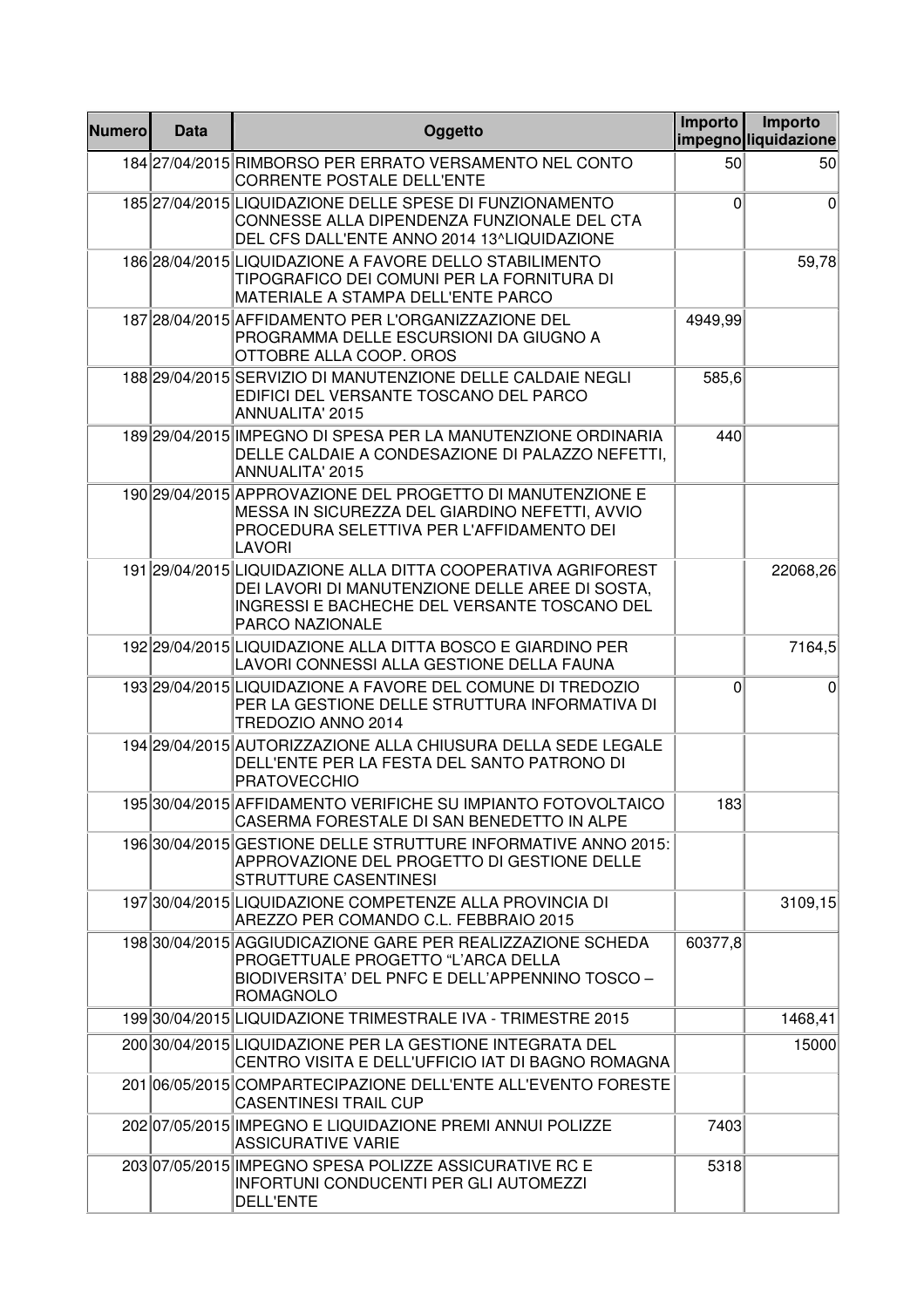| <b>Numero</b> | <b>Data</b> | Oggetto                                                                                                                                                                     | Importo | Importo<br>impegno liquidazione |
|---------------|-------------|-----------------------------------------------------------------------------------------------------------------------------------------------------------------------------|---------|---------------------------------|
|               |             | 204 07/05/2015 ADESIONE ALLA CONVENZIONE CONSIP/TIM PER IL<br>SERVIZIO DI TELEFONIA MOBILE                                                                                  |         |                                 |
|               |             | 205 07/05/2015 ANNULLAMENTO IMPEGNO DI SPESA PER<br>PARTECIPAZIONE ALLA GIORNATA DI FORMAZIONE DAL<br>TITOLO "LE IMPOSTE DI BOLLO E DI REGISTRO NELLA<br>PA"                |         |                                 |
|               |             | 206 07/05/2015 AFFIDAMENTO PER L'IDEAZIONE E LA REALIZZAZIONE DI<br>ALCUNI EVENTI NEL PERIODO MAGGIO/LUGLIO 2015<br>ALLA COOP. OROS                                         | 8454,6  |                                 |
|               |             | 207 07/05/2015 AFFIDAMENTO E IMPEGNO SPESA A FAVORE DEL<br>COSORZIO CASENTINO SVILUPPO E TURISMO PER<br>L'ATTIVAZIONE E LA GESTIONE DI DUE CAMPI ESTIVI NEL<br><b>PARCO</b> | 20697,3 |                                 |
|               |             | 208 07/05/2015 LIQUIDAZIONE PER LA GESTIONE DELL'UFFICIO<br><b>INFORMAZIONI DEL PARCO IN LOCALITA' CAMPIGNA</b><br><b>ANNO 2014</b>                                         |         | 1600                            |
|               |             | 209 08/05/2015 AFFIDAMENTO PER L'ORGANIZZAZIONE DI UN<br>SEMINARIO DEDICATO AI CENTRI VISITA DEL PARCO                                                                      | 3050    |                                 |
|               |             | 21008/05/2015 IMPEGNO DI SPESA PER LA PARTECIPAZIONE AD EXPO                                                                                                                | 29280   |                                 |
|               |             | 211 1/05/2015 LIQUIDAZIONE DEL SERVIZIO INTEGRATIVO DI TRE TURNI<br>BREVI DI VOLONTARIATO NEL PARCO NAZIONALE                                                               |         | 2562                            |
|               |             | 212 11/05/2015 LIQUIDAZIONE RATA A SALDO PER ORGANIZZAZIONE<br>CENSIMENTO DEL CERVO NEL PARCO NAZIONALE ANNO<br>2014                                                        |         | 7246,8                          |
|               |             | 213 11/05/2015 LIQUIDAZIONE DELL'INDENNITA' DI POSIZIONE<br>ORGANIZZATIVA PER L'ANNO 2014                                                                                   |         | 2582,28                         |
|               |             | 214 1/05/2015 IMPEGNO DI SPESA PER REALIZZAZIONE OPUSCOLI PER<br>L'EVENTO FORESTE CASENTINESI TRAIL CUP                                                                     | 1171,2  |                                 |
|               |             | 215 13/05/2015 LIQUIDAZIONE AL SOCCORSO ALPINO SPELEOLOGICO<br>EMILIA ROMAGNA PER LE ATTIVITA' SVOLTE NELL'ANNO<br>2014                                                     |         | 2000                            |
|               |             | 216 13/05/2015 APPROVAZIONE PIANO OPERATIVO DEL CTA DEL CFS                                                                                                                 | 155125  |                                 |
|               |             | 217 13/05/2015 SISTEMAZIONE PAGAMENTI IN PROVVISORIO ESEGUITI<br>DA BANCA ETRURIA A SEGUITO DI ORDINANZA DEL<br>TRIBUNALE DI AREZZO                                         | 5820,23 | 5820,23                         |
|               |             | 218 14/05/2015 LIQUIDAZIONE DELLE SPESE DI FUNZIONAMENTO<br>CONNESSE ALLA DIPENDENZA FUNZIONALE DEL CTA<br>DEL CFS DALL'ENTE ANNO 2014                                      |         | 3092,34                         |
|               |             | 219 14/05/2015 IMPEGNO QUOTA ASSOCIATIVA SOCIETA' BOTANICA<br><b>ITALIANA ANNO 2015</b>                                                                                     | 160     |                                 |
|               |             | 220 14/05/2015 IMPEGNO DI SPESA PER ACQUISTO TRAMITE IL MEPA DI<br>MATERIALE IGIENICO SANITARIO PER LA SEDE DI SANTA<br><b>SOFIA</b>                                        | 806,54  |                                 |
|               |             | 221 14/05/2015 IMPEGNO PER ACQUISTO BUONI PASTO - CONVENZIONE<br>CONSIP/DAY RISTOSERVICE SPA                                                                                | 3062,8  |                                 |
|               |             | 222 15/05/2015 IMPEGNO SPESA INTERVENTI SU PICK UP                                                                                                                          | 428,1   |                                 |
|               |             | 223 15/05/2015 ACCERTAMENTO IN ENTRATA DEI CANONI PREVISTI PER<br>LA CONCESSIONE DEI PASCOLI DI PROPRIETA'<br><b>DELL'ENTE PARCO</b>                                        |         | 4490,95                         |
|               |             | 224 15/05/2015 IMPEGNO INTERVENTO RIPARAZIONE FOTOCOPIATRICE<br>IN DOTAZIONE PRESSO LA SEDE DEGLI UFFICI DI<br><b>PRATOVECCHIO</b>                                          | 420,9   |                                 |
|               |             | 225 15/05/2015 IMPEGNO INTERVENTO RIPARAZIONE FOTOCOPIATRICE                                                                                                                | 42,7    |                                 |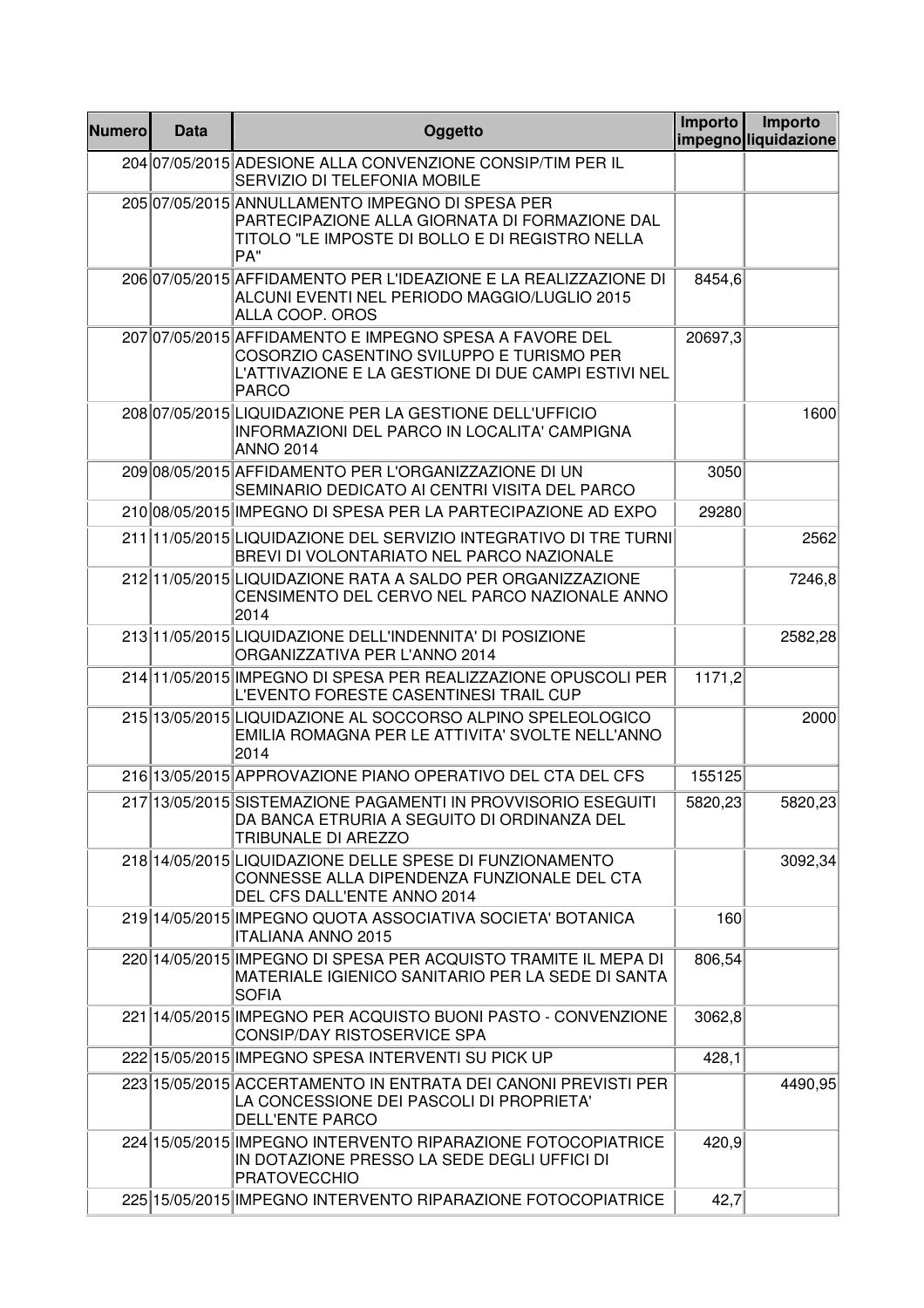| <b>Numero</b> | <b>Data</b> | Oggetto                                                                                                                                                                                                                                                       | <b>Importo</b> | Importo<br>impegnoliquidazione |
|---------------|-------------|---------------------------------------------------------------------------------------------------------------------------------------------------------------------------------------------------------------------------------------------------------------|----------------|--------------------------------|
|               |             | IN DOTAZIONE PRESSO LA SEDE DEGLI UFFICI DI<br><b>PRATOVECCHIO</b>                                                                                                                                                                                            |                |                                |
|               |             | 226 15/05/2015 LIQUIDAZIONE ALLA SOCIETA' DI RESTAURO KRITERION<br>PER UN INTERVENTO DI MANUTENZIONE E RESTAURO<br>DEL PLASTICO DELLA ROMAGNA DI PIETRO ZANGHERI<br>CONSERVATO PRESSO PALAZZO NEFETTI A SANTA<br><b>SOFIA</b>                                 |                | 3843                           |
|               |             | 227 18/05/2015 COMPARTECIPAZIONE ALLA REALIZZAZIONE DELLA<br>MOSTRA "ALTO MEDIOEVO APPENNINICO.<br>TESTIMONIANZE ALTOMEDIOEVALI FRA CASENTINO E<br><b>VAL BIDENTE"</b>                                                                                        | 500            |                                |
|               |             | 228 19/05/2015 IMPEGNO DI SPESA PER ATTIVAZIONE IN MODALITA' ASP<br>DEL MODULO AREA SEGRETERIA PROTOCOLLO E ALBO<br>ON LINE CON PA DIGITALE                                                                                                                   | 2708           |                                |
|               |             | 229 19/05/2015 PROTOCOLLO D'INTESA CON APT SERVIZI E UNIONE DI<br>PRODOTTO APPENNINO E VERDE PER LA PROMOZIONE<br>E LA VALORIZZAZIONE DEL PARCO:LIQUIDAZIONE ANNO<br>2014                                                                                     |                | 20000                          |
|               |             | 230 19/05/2015 LIQUIDAZIONE Nº3 DEI DANNI PRODOTTI DALLA FAUNA<br>SELVATICA ALLE AZIENDE AGRICOLE OPERANTI NEL<br><b>PARCO</b>                                                                                                                                |                | 1580,51                        |
|               |             | 231 21/05/2015 IMPEGNO SPESA INTERVENTI SU KANGOO                                                                                                                                                                                                             | 224,44         |                                |
|               |             | 232 21/05/2015 LIQUIDAZIONE LAVORI COMPLEMENTARI DI<br>MANUTENZIONE DELLA CASERMA FORESTALE DI<br><b>CAMPIGNA</b>                                                                                                                                             |                | 4000                           |
|               |             | 233 21/05/2015 LIQUIDAZIONE RIPRISTINO IMPIANTO RISCALDAMENTO<br><b>PRATOVECCHIO</b>                                                                                                                                                                          |                | 158,6                          |
|               |             | 234 21/05/2015 LIQUIDAZIONE LAVORI DI MANUTENZIONE E<br>VALORIZZAZIONE PRESSO IL CENTRO VISITA DI<br>CASTAGNO D'ANDREA COMUNE DI SAN GODENZO                                                                                                                  |                | 12383                          |
|               |             | 235 22/05/2015 PROGETTO "DA RIFUGIO A RIFUGIO": LIQUIDAZIONE A<br>FAVORE DELLA COOP.TERRITORIO AMBIENTE DI<br>PREMILCUORE PER LA REALIZZAZIONE E POSA IN<br>OPERA DI PANNELLI, PALI, E BACHECHE DI SUPPORTO<br>NELL'AMBITO DELLA CREAZIONE DI SENTIERI NATURA |                | 25047,42                       |
|               |             | 236 22/05/2015 LIQUIDAZIONE A FAVORE DELLO STABILIMENTO<br>TIPOGRAFICO DEI COMUNI PER LA FORNITURA DI<br>MATERIALE A STAMPA DELL'ENTE PARCO DEDICATO AL<br>PROGETTO "DA RIFUGIO A RIFUGIO"                                                                    |                | 11227,51                       |
|               |             | 237 22/05/2015 AFFIDAMENTO ALLA SOCIETA' GEGRAF SRL DI<br>BERTINORO PER LA REALIZZAZIONE DI APPOSITI<br>ESPOSITORI PERSONALIZZATI NELL'AMBITO DEL<br>PROGETTO GAL "AZIONI DI PROMOZIONE DELLA<br>FRUIZIONE NATURALISTICA E DELLA RETE<br><b>SENTIERISTICA</b> | 366            |                                |
|               |             | 238 25/05/2015 AVVIO PROCEDURE DI GARA TRAMITE IL MEPA PER<br>L'AFFIDAMENTO DELLA STAMPA DEL NOTIZIARIO DEL<br>PARCO "CRINALI"ANNO 2015                                                                                                                       |                |                                |
|               |             | 239 25/05/2015 IMPEGNO E LIQUIDAZIONE ALLA PROVINCIA DI FORLI-<br>CESENA NEL CANONE DI CONCESSIONE DEL<br><b>FABBRICATO DENOMINATO "MOLINO DELLE CORTINE"</b>                                                                                                 | 375,8          | 375,8                          |
|               |             | 240 25/05/2015 CHIUSURA AL PUBBLICO DEGLI UFFICI DELLA SEDE<br>LEGALE DELL'ENTE E DELLA COMUNITA' DEL PARCO<br>NELLA GIORNATA DEL 1°GIUGNO 2015                                                                                                               |                |                                |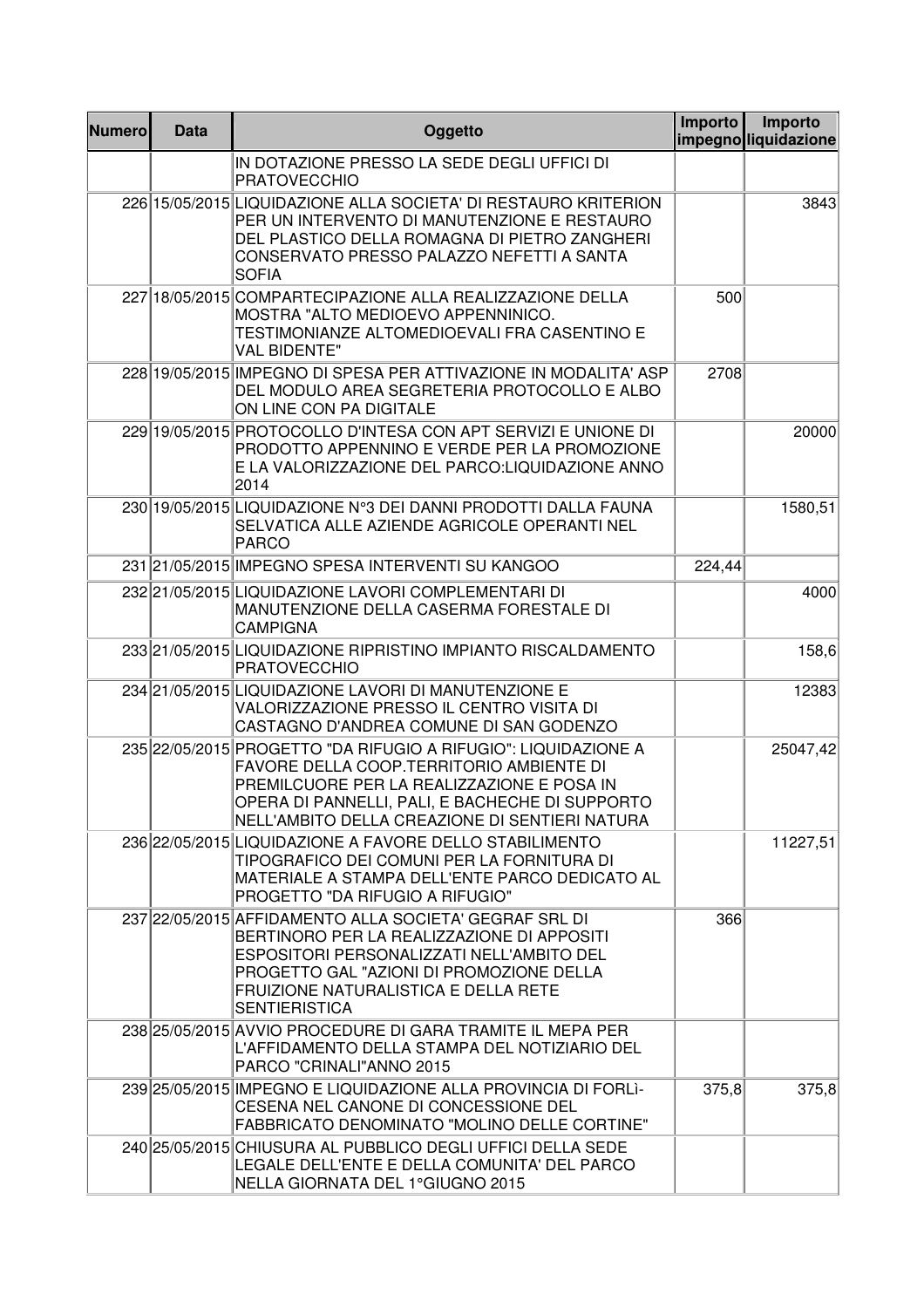| <b>Numero</b> | <b>Data</b> | Oggetto                                                                                                                                                                                                                                                                                 | Importo  | Importo<br>impegnoliquidazione |
|---------------|-------------|-----------------------------------------------------------------------------------------------------------------------------------------------------------------------------------------------------------------------------------------------------------------------------------------|----------|--------------------------------|
|               |             | 241 26/05/2015 IMPEGNO DI SPESA A FAVORE DELLA SOCIETA'<br>NORDATA SRL PER IL MANTENIMENTO DEL DOMINIO DEL<br>SITO INTERNET WWW.PIETROZANGHERI.IT                                                                                                                                       | 23,79    |                                |
|               |             | 242 26/05/2015 AFFIDAMENTO ALLA SOCIETA' STUDIO VERDE SRL PER<br>LO SVOLGIMENTO DI UNO STUDIO AMBIENTALE E DI<br>MONITORAGGI NATURALISTICI DEL NEO-FORMATO LAGO<br>DI POGGIO BALDI DI CORNIOLO ANNO 2015                                                                                | 12200    |                                |
|               |             | 243 26/05/2015 ACQUISTO DI CARTA IN RISME AD USO DEGLI UFFICI<br>TRAMITE IL MEPA                                                                                                                                                                                                        | 561,88   |                                |
|               |             | 244 26/05/2015 APPROVAZIONE DEL VERBALE DI GARA PER LAVORI DI<br>MANUTENZIONE E MESSA IN SICUREZZA DEL GIARDINO<br>NEFETTI, AFFIDAMENTO LAVORI CLAFF AMBIENTE                                                                                                                           | 13377,03 |                                |
|               |             | 245 27/05/2015 LIQUIDAZIONE DELLE SPESE DI FUNZIONAMENTO<br>CONNESSE ALLA DIPENDENZA FUNZIONALE DEL CTA<br>DEL CFS DALL'ENTE ANNO 2014 15^LIQUIDAZIONE                                                                                                                                  |          | 1757,67                        |
|               |             | 246 28/05/2015 LIQUIDAZIONE ACQUISTO BUONI PASTO - CONVENZIONE<br><b>CONSIP/DAY RISTOSERVICE SPA</b>                                                                                                                                                                                    |          | 3062,8                         |
|               |             | 247 28/05/2015 IMPEGNO E LIQUIDAZIONE ACCONTO IMPOSTA<br>MUNICIPALE UNICA 2015: CONCESSIONI SU AREE<br><b>DEMANIALI</b>                                                                                                                                                                 | 2109     | 2109                           |
|               |             | 248 28/05/2015 IMPEGNO E LIQUIDAZIONE PRIMA RATA IMPOSTA<br>MUNICIPALE UNICA 2015: IMMOBILI DI PROPRIETA'                                                                                                                                                                               | 215      | 215                            |
|               |             | 249 28/05/2015 LIQUIDAZIONE LAVORI DI VALORIZZAZIONE DI ALCUNE<br>AREE DI SOSTA NELL'AMBITO DEL PROGETTO GAL<br>AZIONI DI PROMOZIONE DELLA FRUIZIONE<br>NATURALISTICA E DELLA RETE SENTIERISTICA                                                                                        |          | 23210,5                        |
|               |             | 250 28/05/2015 LIQUIDAZIONE N°4 DEI DANNI PRODOTTI DALLA FAUNA<br>SELVATICA ALLE AZIENDA AGRICOLE OPERANTI NEL<br><b>PARCO</b>                                                                                                                                                          |          | 590,85                         |
|               |             | 251 28/05/2015 AFFIDAMENTO DELLA FORNITURA DI ATTREZZATURE<br>TECNOLOGICHE INERENTI LE ATTIVITA'DI GESTIONE<br><b>FAUNISTICA</b>                                                                                                                                                        | 1761,68  |                                |
|               |             | 252 28/05/2015 LIQUIDAZIONE ALLA DITTA BOSCO E GIARDINO PER<br>LAVORI CONNESSI ALLA GESTIONE DELLA FAUNA                                                                                                                                                                                |          | 4145                           |
|               |             | 253 03/06/2015 COMPARTECIPAZIONE DELL'ENTE ALL'EVENTO MTB<br><b>CASENTINO BIKE 2015</b>                                                                                                                                                                                                 | 3000     |                                |
|               |             | 254 03/06/2015 CONVENZIONE CONSIP/TIM PER IL SERVIZIO DI<br>TELEFONIA MOBILE: NOLEGGIO TERMINALI RADIOMOBILI<br>E TRAFFICO DATI                                                                                                                                                         |          |                                |
|               |             | 255 03/06/2015 AFFIDAMENTO DEL SERVIZIO DI BUS NAVETTA PER LA<br>FORESTA DELLA LAMA 2015 - INTEGRAZIONE CORSE                                                                                                                                                                           | 7370     |                                |
|               |             | 256 04/06/2015 LIQUIDAZIONE DELLA PRIMA RATA DEL COMPENSO PER<br>LA GESTIONE DEL CENTRO VISITA DI SANTA SOFIA DEL<br>GIARDINO BOTANICO DI VALBONELLA E DEL<br>COORDINAMENTO DELLE STRUTTURE DIDATTICO -<br>INFORMATIVE DI SANTA SOFIA PREMILCUORE SAN<br>BENEDETTO E TREDOZIO ANNO 2015 |          | 11191,55                       |
|               |             | 257 05/06/2015 IMPEGNO DI SPESA PER ABBONAMENTO ON LINE BANCA<br>DATI NORMATIVE TRAMITE MEPA                                                                                                                                                                                            | 573,4    |                                |
|               |             | 258 05/06/2015 DETERMINAZIONI IN MERITO ALLA FLESSIBILITA'ORARIA<br>DI UN DIPENDENTE IN PART TIME                                                                                                                                                                                       |          |                                |
|               |             | 259 05/06/2015 AUTORIZZAZIONE STRAORDINARIA AL PRESIDENTE<br>ALL'USO DELL'AUTOMEZZO TOYOTA                                                                                                                                                                                              |          |                                |
|               |             | 260 05/06/2015 AGGIUDICAZIONE TRAMITE MEPA DELL'AFFIDAMENTO                                                                                                                                                                                                                             | 4748,24  | $\vert 0 \vert$                |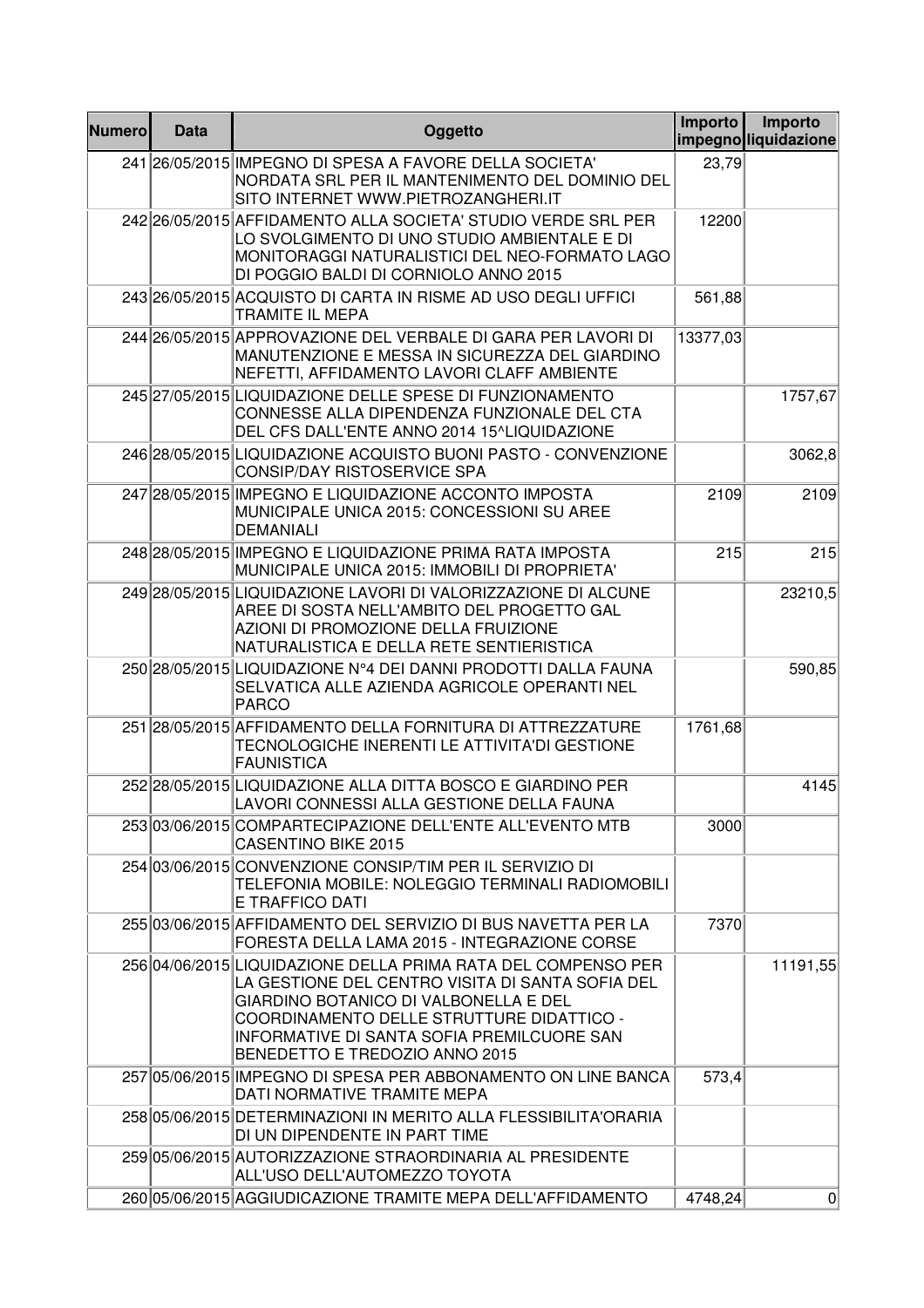| <b>Numero</b> | <b>Data</b> | Oggetto                                                                                                                                                                                                                                                                                        | Importo | Importo<br>impegnoliquidazione |
|---------------|-------------|------------------------------------------------------------------------------------------------------------------------------------------------------------------------------------------------------------------------------------------------------------------------------------------------|---------|--------------------------------|
|               |             | DELLA STAMPA DEL NOTIZIARIO DEL PARCO "CRINALI"<br><b>ANNO 2015</b>                                                                                                                                                                                                                            |         |                                |
|               |             | 261 08/06/2015 LIQUIDAZIONE VERIFICHE DI TERRA NELLE STRUTTURE<br>DEL PARCO AI SENSI DEL D.P.R. 22/10/2001                                                                                                                                                                                     |         | 3074,4                         |
|               |             | 262 10/06/2015 LIQUIDAZIONE DI PICCOLI INTERVENTI DI LIVING PRESSO<br>I COMANDI STAZIONE DEL CTA DEL CFS ANNO 2014<br>1^LIQUIDAZIONE                                                                                                                                                           |         | 159,82                         |
|               |             | 263 10/06/2015 LIQUIDAZIONE ALLA COOPERATIVA VALLE DEL<br>TRAMAZZO DEL SALDO DEI LAVORI DI RIFACIMENTO DEI<br>CARTELLI ESCURSIONISTICI DEL VERSANTE<br>ROMAGNOLO DEL PARCO NAZIONALE                                                                                                           |         | 11501,84                       |
|               |             | 264 10/06/2015 LIQUIDAZIONE AL PREMIATO STABILIMENTO<br>TIPOGRAFICO DEI COMUNI DI SANTA SOFIA PER<br>L'ACQUISTO NEL MERCATO ELETTRONICO DI N^20<br>TIMBRI AUTOINCHIOSTRANTI                                                                                                                    |         | 683,2                          |
|               |             | 265 10/06/2015 LIQUIDAZIONE A FAVORE DELLO STABILIMENTO<br>TIPOGRAFICO DEI COMUNI PER LA FORNITURA DI<br>MATERIALE A STAMPA DELL'ENTE PARCO                                                                                                                                                    |         | 1213,17                        |
|               |             | 266 10/06/2015 LIQUIDAZIONE ALLA SOCIETA' GEGRAF SRL DI<br>BERTINORO PER LA REALIZZAZIONE DI APPOSITI<br>ESPOSITORI PERSONALIZZATI NELL'AMBITO DEL<br>PROGETTO GAL AZIONI DI PROMOZIONE DELLA<br>FRUIZIONE NATURALISTICA E DELLA RETE<br><b>SENTIERISTICA</b>                                  |         | 3660                           |
|               |             | 267 10/06/2015 RISORSE FINAZIARIE EX CAP 1551 LIQUIDAZIONE AL<br>DIPARTIMENTO DI SCIENZE FISICHE, DELLA TERRA E<br>DELL'AMBIENTE SEZIONE DI SCIENZE AMBIENTALI<br>DELL'UNIVERSITA' DI SIENA PER LA REALIZZAZIONE DI<br>UN PROGETTO DI STUDIO E MONITORAGGIO DELLA<br><b>FAUNA MINORE PARCO</b> |         | 26560                          |
|               |             | 268 10/06/2015 LIQUIDAZIONE ALLA SOCIETA' TOUCHWARE SRL DI<br>TORINO PER LA REALIZZAZIONE DI APP DEDICATE ALLE<br>ALTE VIE E AL TERRITORIO DEL PARCO DEL PROGETTO<br>GAL AZIONI DI PROMOZIONE DELLA FRUIZIONE<br>NATURALISTICA E DELLA RETE SENTIERISTICA                                      |         | 9760                           |
|               |             | 269 10/06/2015 LIQUIDAZIONE ALLA SOCIETA' NET7 SRL DI PISA PER LA<br>REALIZZAZIONE DI UNA APP DEDICATE AI SENTIERI DEL<br>PARCO NELL'AMBITO DEL PROGETTO GAL AZIONI DI<br>PROMOZIONE DELLA FRUIZIONE NATURALISTICA E<br><b>DELLA RETE SENTIERISTICA</b>                                        |         | 10980                          |
|               |             | 270 10/06/2015 LIQUIDAZIONE ALLA SOCIETA' IMMEDIA SNC DI AREZZO<br>PER LA REALIZZAZIONE DI UNA PUBBLICAZIONE E UNA<br>APP DEDICATA AI SENTIERI NATURA DEL PARCO<br>NELL'AMBITO DEL PROGETTO GAL AZIONI DI<br>PROMOZIONE DELLA FRUIZIONE NATURALISTICA E<br><b>DELLA RETE SENTIERISTICA</b>     |         | 14030                          |
|               |             | 271 10/06/2015 LIQUIDAZIONE ALLA SOCIETA' CIBELE SNC PER IL<br>PROSEGUIMENTO NEL 2014 DEL PROGETTO SULLA<br>CONSERVAZIONE DEI CHIROTTERI ALL'INTERNO DEL<br><b>PARCO NAZIONALE</b>                                                                                                             |         | 7999,99                        |
|               |             | 272 10/06/2015 LIQUIDAZIONE ALLA COOP.OROS DI BADIA PRATAGLIA<br>PER LA REALIZZAZIONE DI UNA MOSTRA DEDICATA AL<br>RUOLO DELLE FORESTE NELLA CONSERVAZIONE DELLA<br>BIODIVERSITA'NELL'AMBITO DEL PROGETTO GAL AZIONI<br>DI PROMOZIONE DELLA FRUIZIONE NATURALISTICA E<br>DELLE RETE SENT       |         | 19520                          |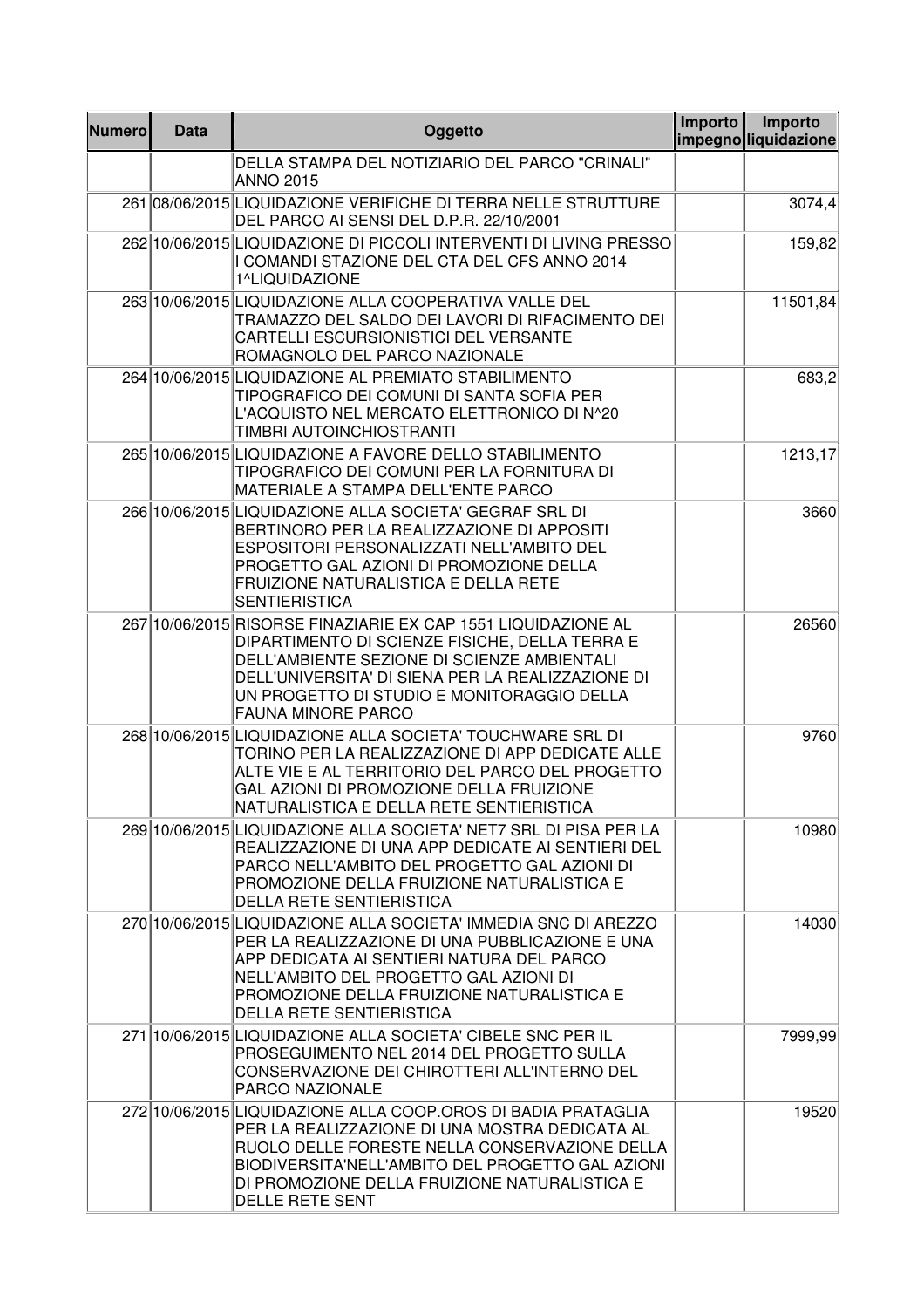| <b>Numero</b> | <b>Data</b> | Oggetto                                                                                                                                                                                                                | Importo | Importo<br>impegno liquidazione |
|---------------|-------------|------------------------------------------------------------------------------------------------------------------------------------------------------------------------------------------------------------------------|---------|---------------------------------|
|               |             | 273 10/06/2015 LIQUIDAZIONE DELLE SPESE DI FUNZIONAMENTO<br>CONNESSE ALLA DIPENDENZA FUNZIONALE DEL CTA<br>DEL CFS DALL'ENTE ANNO 2014 16° LIQUIDAZIONE                                                                |         | 2214,99                         |
|               |             | 274 10/06/2015 LIQUIDAZIONE RIPRISTINO CALDAIA A LEGNA CV BADIA<br><b>PRATAGLIA</b>                                                                                                                                    |         | 122                             |
|               |             | 275 10/06/2015 LIQUIDAZIONE A FAVORE DELLA DITTA FILOGRAF ARTI<br>GRAFICHE DI FORLI DELL'AFFIDAMENTO DELLA<br>FORNITURA DI MATERIALE PROMOZIONALE A STAMPA<br><b>DELL'ENTE</b>                                         |         | 9023,73                         |
|               |             | 276 10/06/2015 GESTIONE DELLE STRUTTURE INFORMATIVE ANNO<br>2015:APPROVAZIONE DEL PROGETTO DI GESTIONE DEL<br>CENTRO VISITA DI SAN BENEDETTO                                                                           |         |                                 |
|               |             | 277 11/06/2015 LIQUIDAZIONE ALL'UNIONE DI PRODOTTO APPENNINO E<br>VERDE PER LA GESTIONE DELLE PROCEDURE<br>OPERATIVE PER L'OTTENIMENTO DELLA CARTA<br>EUROPEA PER IL TURISMO SOSTENIBILE NELLE AREE<br><b>PROTETTE</b> |         | 8000                            |
|               |             | 278 11/06/2015 AFFIDAMENTO DELLA GESTIONE DELLE STRUTTURE<br>DIDATTICO - INFORMATIVE DEL VERSANTE FIORENTINO<br><b>DEL PARCO</b>                                                                                       | 20000   |                                 |
|               |             | 279 1/06/2015 ACQUISTO TRAMITE IL MEPA DI LICENZE DEL SOFTWARE<br>ANTIVIRUS PER I COMPUTERS E I SERVER IN DOTAZIONE<br>PRESSO LE SEDI DI PRATOVECCHIO E DI SANTA SOFIA<br><b>ANNO 2015</b>                             | 1329,8  |                                 |
|               |             | 280 11/06/2015 LIQUIDAZIONE N^4 E 5 AL GRUPPO CINQUE SRL                                                                                                                                                               |         | 1878,8                          |
|               |             | 281 15/06/2015 AFFIDAMENTO ALLA DITTA D.R.E.AM. DELLA FORNITURA<br>DELLA CARTA ESCURSIONISTICA 5^EDIZIONE DEL<br><b>PARCO</b>                                                                                          |         |                                 |
|               |             | 282 16/06/2015 ACQUISTO BUONI CARBURANTE AD USO DEGLI<br>AUTOCARRI DI PROPRIETA' DELL'ENTE                                                                                                                             |         | 3500                            |
|               |             | 283 16/06/2015 PROGETTO "PER UN INIZIO ACCOGLIENTE, ECO-<br>SOGGIORNI IN FORESTA PER TUTTI". - LIQUIDAZIONE<br>PRIMA TRANCHE                                                                                           |         | 2745,6                          |
|               |             | 284 16/06/2015 LIQUIDAZIONE FATTURA FEDERPARCHI PER LA<br>PARTECIPAZIONE AD EXPO                                                                                                                                       |         | 14640                           |
|               |             | 285 17/06/2015 LAVORI DI RIPRISTINO AVVOLGIBILI PRESSO IL<br>PLANETARIO DI STIA                                                                                                                                        | 732     |                                 |
|               |             | 286 17/06/2015 GESTIONE DELLE STRUTTURE INFORMATIVE ANNO 2015:<br>APPROVAZIONE DEL PROGETTO DI GESTIONE PER<br>L'INTEGRAZIONE ALL'APERTURA E ALL'ANIMAZIONE<br>DELLA STRUTTURA DI SANTA SOFIA                          |         |                                 |
|               |             | 287 17/06/2015 LIQUIDAZIONE A FAVORE DEL COMUNE DI PORTICO SAN<br>BENEDETTO PER LA GESTIONE DEL CENTRO VISITA DI<br>SAN BENEDETTO ANNO 2014                                                                            |         | 7000                            |
|               |             | 288 17/06/2015 LIQUIDAZIONE DELLA PRIMA RATA DEL COMPENSO PER<br>LA GESTIONE DELLE STRUTTURE INFORMATIVE E<br>DIDATTICHE DEL VERSANTE CASENTINESE DEL PARCO<br><b>ANNO 2015</b>                                        |         | 30195                           |
|               |             | 289 17/06/2015 PROGETTO A SCUOLA NEL PARCO - LIQUIDAZIONE<br><b>SECONDA TRANCHE</b>                                                                                                                                    |         | 6100                            |
|               |             | 290 17/06/2015 LIQUIDAZIONE ALLE SCUOLE ADERENTI AL PROGETTO<br>"UN PARCO PER TE"2013 - 2014 ISTITUTO COMPRENSIVO<br>DI POPPI                                                                                          |         | 1400                            |
|               |             | 291 18/06/2015 AFFIDAMENTO E IMPEGNO SPESA PER LA                                                                                                                                                                      | 5000    |                                 |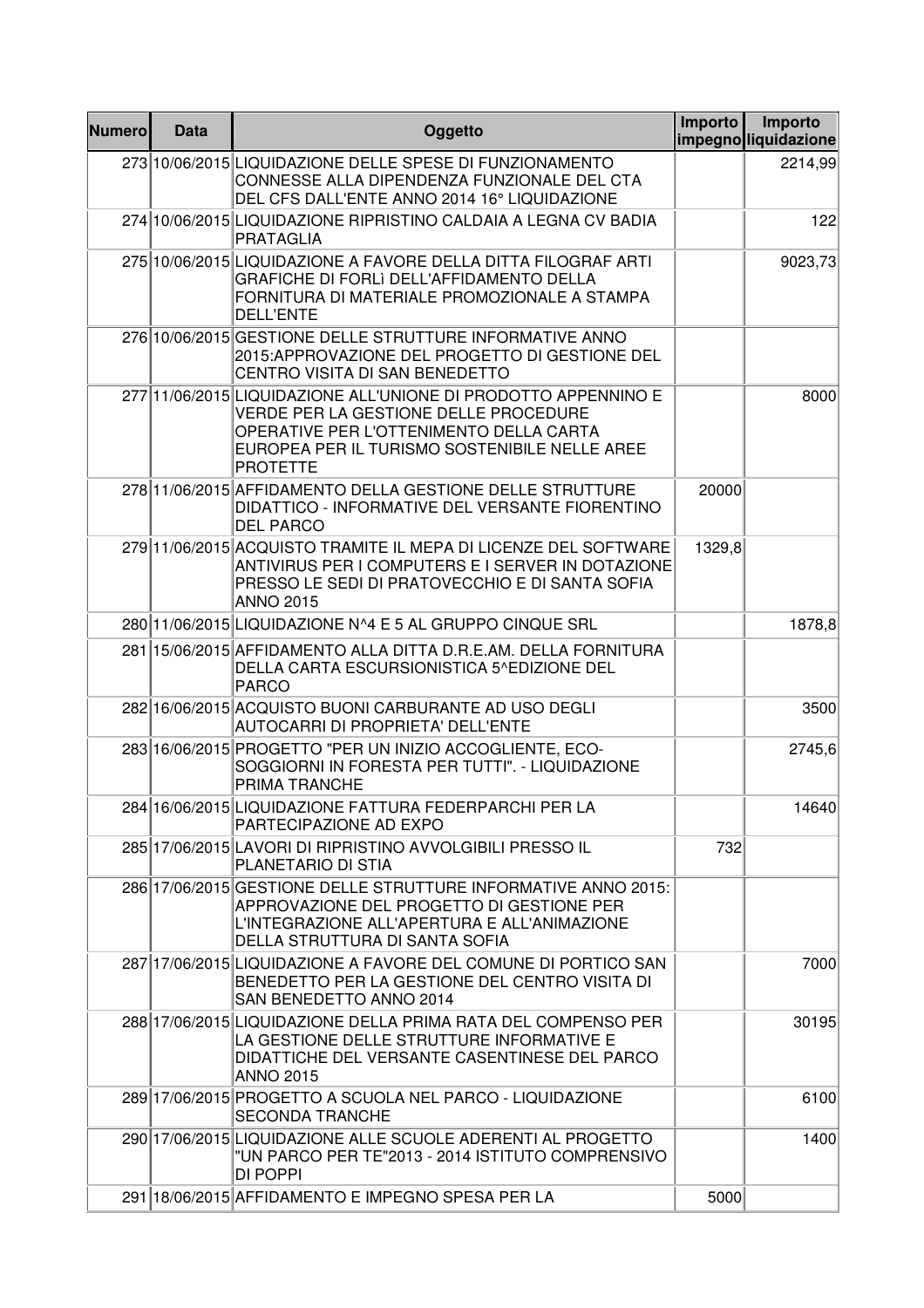| <b>Numero</b> | <b>Data</b> | Oggetto                                                                                                                                                                                                                                                                                        | Importo | Importo<br>impegnoliquidazione |
|---------------|-------------|------------------------------------------------------------------------------------------------------------------------------------------------------------------------------------------------------------------------------------------------------------------------------------------------|---------|--------------------------------|
|               |             | REALIZZAZIONE DELL'INIZIATIVA SINFONIE NEL PARCO<br>CONSORZIO CASENTINO SVILUPPO E TURISMO                                                                                                                                                                                                     |         |                                |
|               |             | 292 18/06/2015 AFFIDAMENTO E IMPEGNO SPESA PER REALIZZAZIONE<br>DI ALCUNE INIZIATIVE DI ANIMAZIONE NEL PARCO                                                                                                                                                                                   | 5000    |                                |
|               |             | 293 18/06/2015 AFFIDAMENTO PER LA REALIZZAZIONE DEL PROGETTO A<br>SCUOLA NEL PARCO AL CONSORZIO CASENTINO<br><b>SVILUPPO E TURISMO</b>                                                                                                                                                         | 12200   |                                |
|               |             | 294 18/06/2015 LIQUIDAZIONE AL CONSORZIO CASENTINO SVILUPPO E<br>TURISMO DELL'ORGANIZZAZIONE DI UN SEMINARIO<br>DEDICATO AI CENTRI VISITA DEL PARCO                                                                                                                                            |         | 3050                           |
|               |             | 295 18/06/2015 LIQUIDAZIONE AL CONSORZIO CASENTINO SVILUPPO E<br>TURISMO PER LA REALIZZAZIONE DEL PROGETTO<br>"INVERNO NELLE FORESTE CASENTINESI"                                                                                                                                              |         | 3660                           |
|               |             | 296 18/06/2015 LIQUIDAZIONE FORNITURE DI BENI E SERVIZI<br>NELL'AMBITO DEL PROGETTO L'ARCA DELLA<br>BIODIVERSITA' DEL PARCO NAZIONALE DELLE FORESTE<br>CASENTINESI E DELL'APPENNINO TOSCO-ROMAGNOLO"                                                                                           |         | 89670                          |
|               |             | 297 18/06/2015 AFFIDAMENTO ALLA DITTA DIECIDIECI MULTIMEDIA DEL<br>SERVIZIO DI ASSISTENZA HARDWARE E SOFTWARE DEL<br>SITO INTERNET ISTITUZIONALE DEL PARCO                                                                                                                                     | 1159    |                                |
|               |             | 298 18/06/2015 ASSUNZIONE IMPEGNO DI SPESA PER L'ORGANISMO<br>INDIPENDENTE DI VALUTAZIONE                                                                                                                                                                                                      | 1500    |                                |
|               |             | 299 18/06/2015 LIQUIDAZIONE DELLE SPESE DI FUNZIONAMENTO<br>CONNESSE ALLA DIPENDENZA FUNZIONALE DEL CTA<br>DEL CFS DALL'ENTE ANNO 2014                                                                                                                                                         |         | 1859,05                        |
|               |             | 300 19/06/2015 LIQUIDAZIONE AL DR. GIORGIO MINOTTI DELLA QUARTA<br>RATA A SALDO DELLA BORSA DI STUDIO DAL TITTOLO<br>"VALORIZZAZIONE E DOCUMENTAZIONE AUDIOVISIVA<br>SULLE TRADIZIONI CULTURALI E LA CULTURA<br>MATERIALE ALL'INTERNO DEL PARCO NAZIONALE DELLE<br><b>FORESTE CASENTINESI"</b> |         | 3250                           |
|               |             | 301 19/06/2015 LIQUIDAZIONE AL DR. ANACARDI FRANCESCO DELLA<br>PRIMA RATA DELLA BORSA DI STUDIO DAL TITTOLO<br>"VALORIZZAZIONE E DOCUMENTAZIONE AUDIOVISIVA<br>SULLE TRADIZIONI CULTURALI E LA CULTURA<br>MATERIALE ALL'INTERNO DEL PARCO NAZIONALE DELLE<br><b>FORESTE CASENTINESI"</b>       |         | 3250                           |
|               |             | 302 19/06/2015 LIQUIDAZIONE A FAVORE DELLO STABILIMENTO<br>TIPOGAFICO DEI COMUNI PER LA FORNITURA DI<br>MATERIALE A STAMPA DELL'ENTE PARCO                                                                                                                                                     |         | 414,07                         |
|               |             | 303 19/06/2015 LAVORI DI RINATURALIZZAZIONE DELL'EX<br>COMPRENSORIO SCIISTICO DEL GABRENDO, NELLA RNB<br>DI CAMPIGNA, 1°STRALCIO, IN COLLABORAZIONE CON<br>L'UFFICIO TERRITORIO PER LA BIODIVERSITA' -<br>LIQUIDAZIONE PRIMO STRALCIO                                                          |         | 21750                          |
|               |             | 304 19/06/2015 APPROVAZIONE PIANO DI FORMAZIONE DEL PERSONALE<br><b>DELL'ENTE</b>                                                                                                                                                                                                              |         |                                |
|               |             | 305 19/06/2015 COMPARTECIPAZIONE ALLA REALIZZAZIONE DELLA<br>MANIFESTAZIONE TEATRO DEL FIUME 2015                                                                                                                                                                                              | 500     |                                |
|               |             | 306 19/06/2015 PROTOCOLLO D'INTESA CON APT SERVIZI E UNIONE DI<br>PRODOTTO APPENNINO E VERDE PER LA PROMOZIONE<br>E LA VALORIZZAZIONE DEL PARCO: APPROVAZIONE<br>PROGETTO 2015                                                                                                                 |         |                                |
|               |             | 307 23/06/2015 APPROVAZIONE DELLA CONVENZIONE CON LE GUARDIE<br>ECOLOGICHE VOLONTARIE DI FORLI' PER                                                                                                                                                                                            | 2000    |                                |